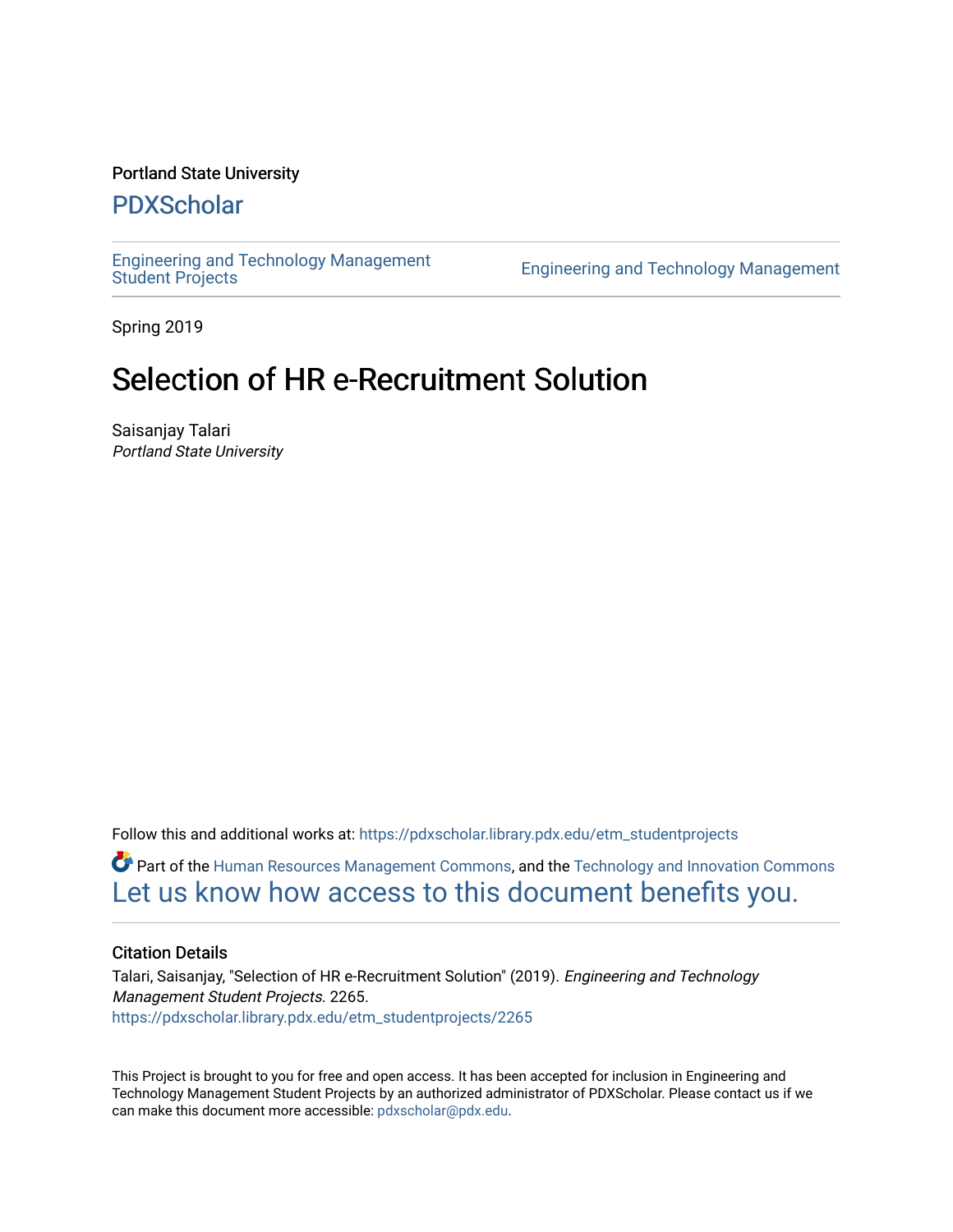# **Portland State University Maseeh College of Engineering and Computer Science**



**Department of Engineering and Technology Management**

**Individual Project Paper - Selection of HR e-Recruitment Solution**

> **Course Title: Decision Making Course Number: ETM 530/630 Instructor: Dr. Ramin Neshati Term: Spring Year: 2019 Author: Saisanjay Talari**

ETM OFFICE USE ONLY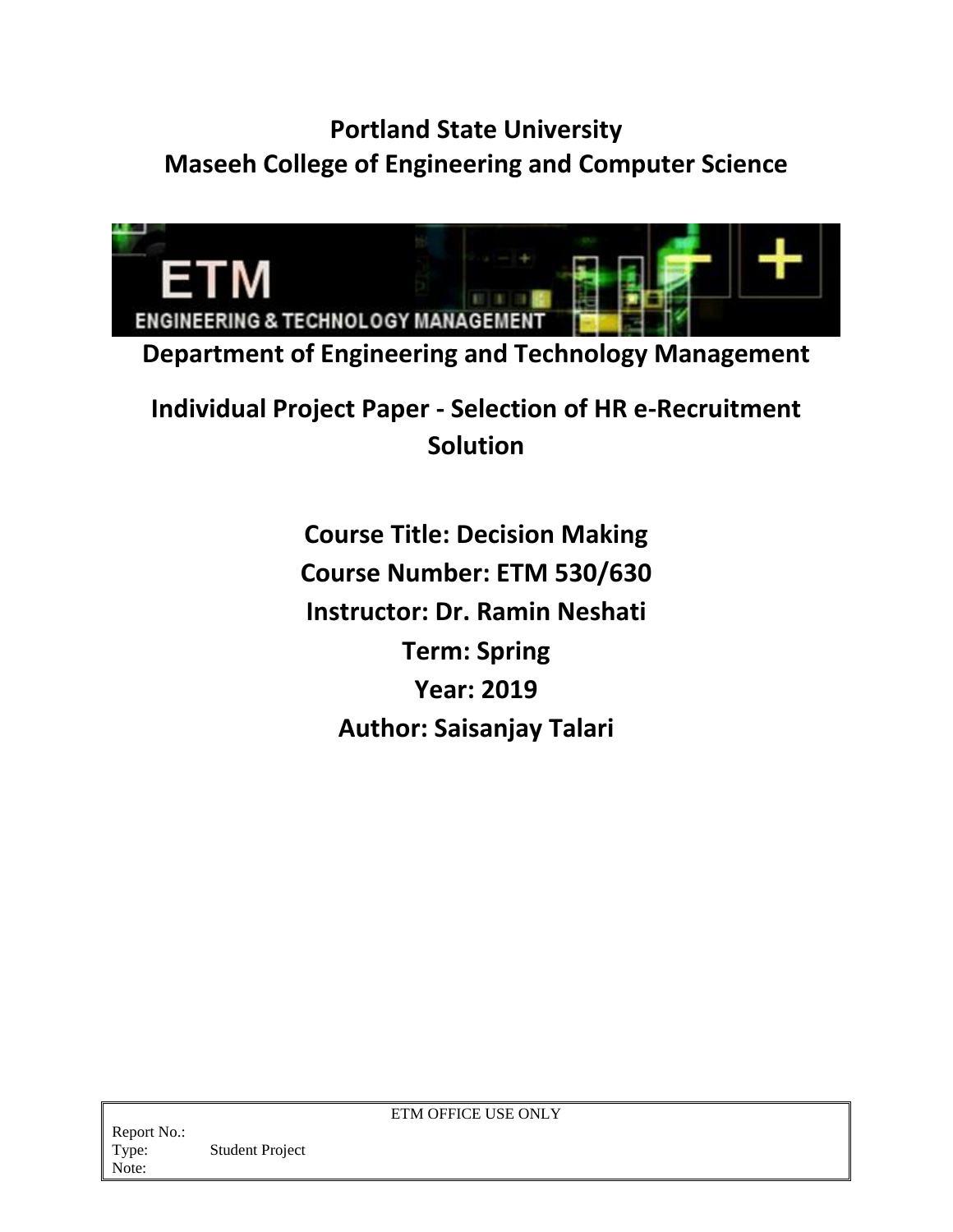This Page Intentionally Blank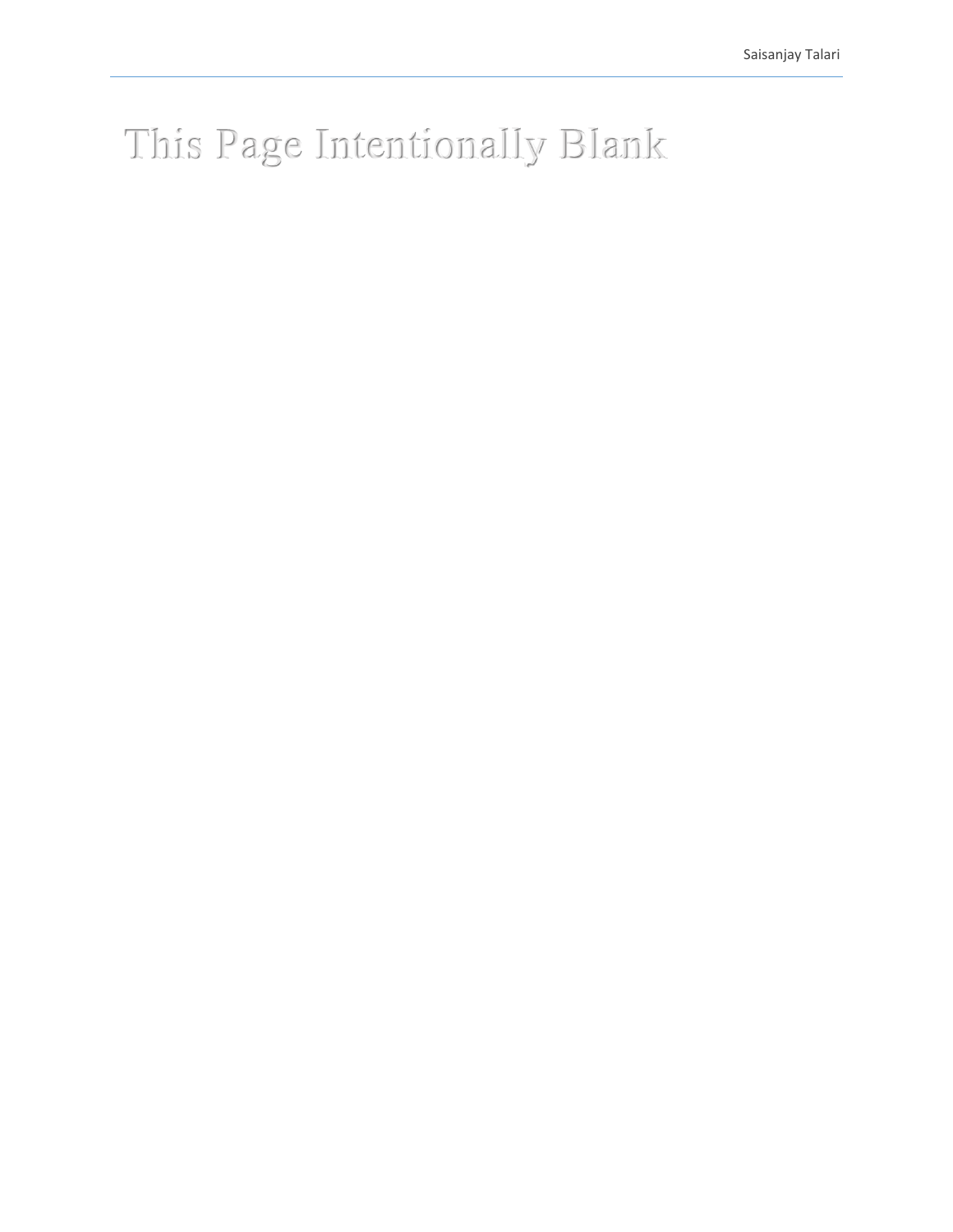## **Table of Contents**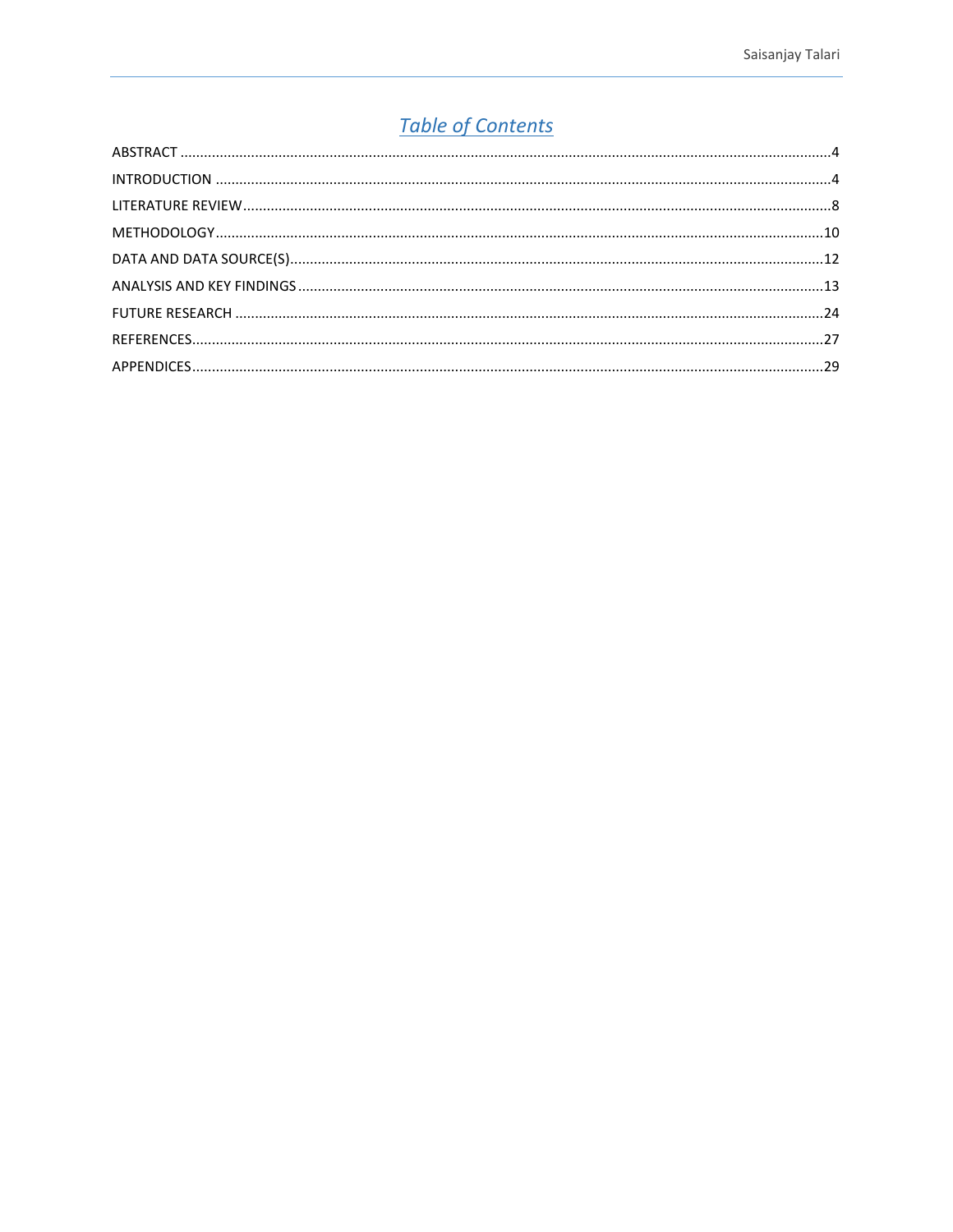#### <span id="page-4-0"></span>**ABSTRACT**

This paper mainly discusses the decision making process of Recruitment Software Selection for mid-sized organizations while comparing and contrasting some heuristics and biases that are encountered during the decision making process. Based on the current IT landscape in the organization, four recruitment solutions have been shortlisted and a decision has to be made to recommend one software solution to the management team. HDM tool has been identified to evaluate the solutions with the help of experts who are ERP (Enterprise resource planning) Consultants with more than 8 years of industry experience. Also feedback has been collected from the HR Users of these tools to complement the results from HDM tool. As a result of this study, it is found that SuccessFactors recruitment solution suits the organization considering the current landscape. Also it has been observed that heuristics and biases also play a significant role in decision making. This study does not include a comprehensive list of criteria like integration with job boards and hiring agencies and back ground check companies. It would be interesting to consider them in the future study. Also a large and equal number of experts should be considered so that the results can represent the realistic scenario.

#### <span id="page-4-1"></span>**INTRODUCTION**

In a company, talent acquisition is one of the most important processes of HR to a business. Hiring the right people in an organization has a considerable impact on business performance. Considering a company that is growing, there is a need to automate talent acquisition and improve the hiring process and candidate experience. To fulfill this need, a set of recruitment solutions that fit into the current IT landscape and support the hiring practices of the organization are evaluated and discussed later in the paper.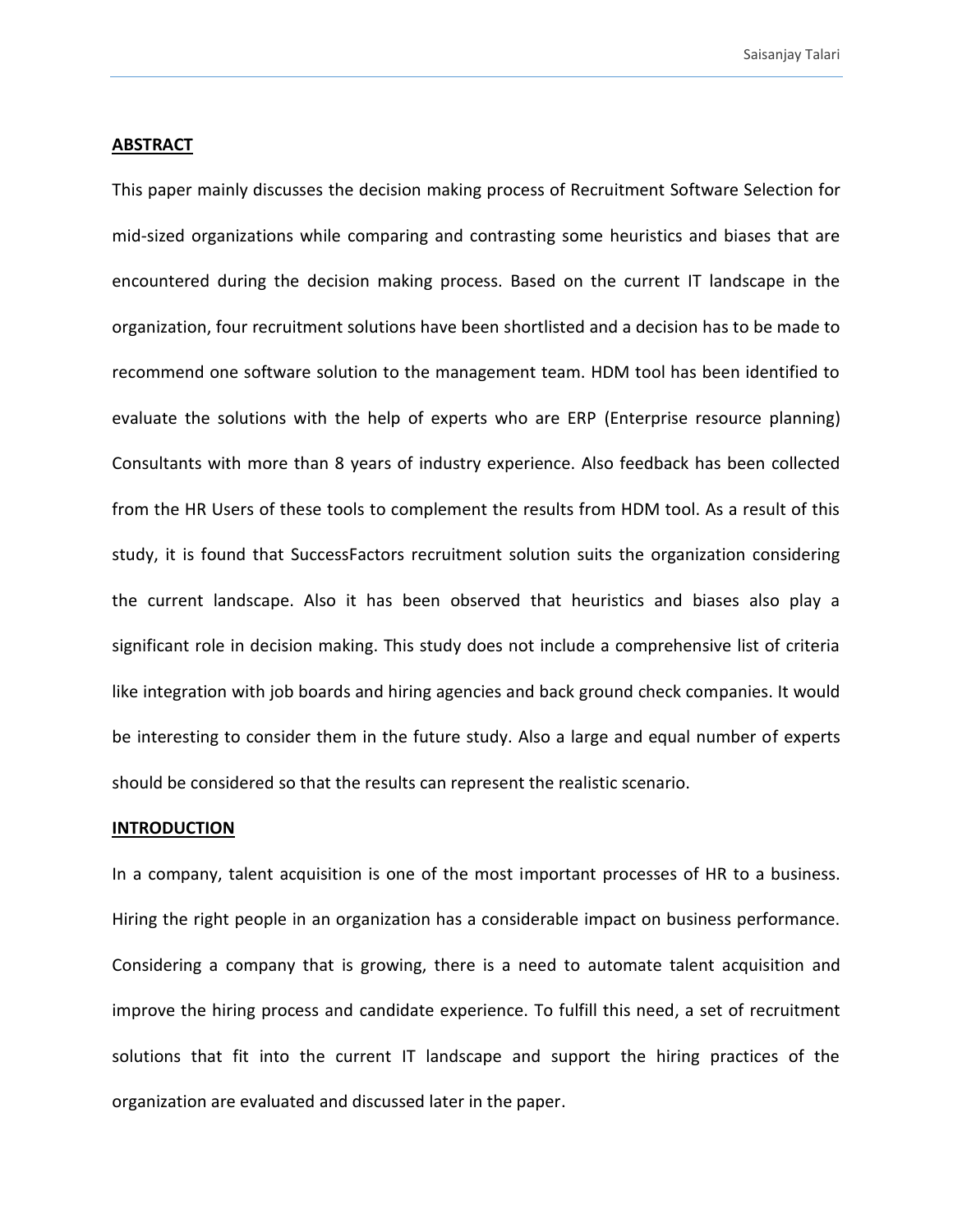**Problem:** The paper considers a hypothetical company with over 1000 employees, that has been using a manual recruiting system and that is heavily dependent on vendors (recruiting agencies). The recruiters dump all the resumes received into a centralized folder and search for the resumes based on the key words that are entered into the system in the skills columns. There is no way to map these resumes to the requisitions. The same candidate could be considered for duplicate positions in this process. Also hiring managers maintain their positions in an excel sheet and sometimes there are multiple offers made and positions go on hold when the candidates are supposed to be offered jobs. This damages the reputation of the company. The management has no visibility on the open requisitions that are opened/filled/on hold and concerns about metrics published by the hiring manager and the recruitment team. Offers are to be manually prepared and the joining dates and offer acceptances and rejections are also tracked manually.

**Significance:** Currently SAP Payroll and FI systems are used in the organization and looking for recruitment solutions that fit into this landscape. There are multiple alternatives in the market place. Below are the solutions that will fit into the company's requirement and have the capability of scaling when the business operations are expanded globally.

- 1) SAP e-recruitment
- 2) SuccessFactors recruitment
- 3) Oracle Taleo
- 4) Workday
- 5) Avature
- 6) Ceridian systems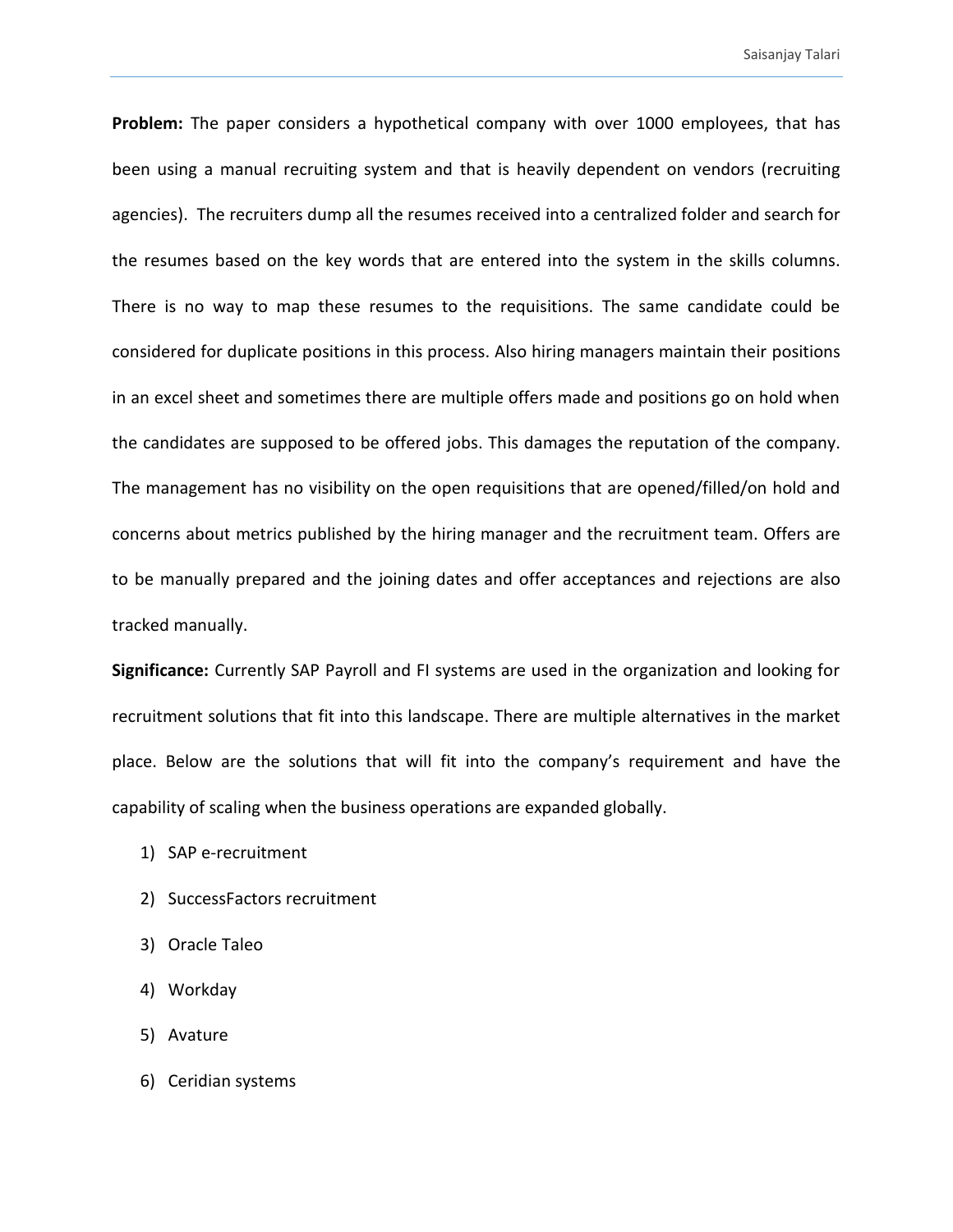7) iCIMS

Based on scalability and integration with SAP as the main parameters, only the first four ERP system solutions have been shortlisted for the evaluation process. Now a decision has to be made to recommend a software solution to the management for implementation. Here is a brief description of the four options:

- 1) **SAP e-Recruitment:** SAP E-Recruiting or e-Recruitment is a product of SAP, which is headquartered in Germany, with revenues of €24.70 billion (2018) [1]. More than 183,000 companies in over 130 countries use SAP software applications [2]. SAP e-Recruiting is onpremise software.
- 2) **SuccessFactors recruitment:** SAP SuccessFactors is an American multinational company headquartered in South San Francisco, California, providing cloud-based Human Capital Management (HCM) software solutions using the Software as a service (SaaS) model. It was acquired by SuccessFactors in December 2011. Gartner [3] Positions SAP SuccessFactors Solutions as a Leader in the Magic Quadrant for Talent Management Suites for the sixth consecutive year.
- **3) Oracle Taleo:** Oracle Taleo is the recruitment tool developed by Taleo, which was acquired by Oracle. Oracle Taleo is recognized as one of the top recruiting solutions in the market [4].
- **4) Workday:** Workday, Inc. is an on‑demand cloud-based Financial Management and Human Capital Management software vendor with revenue of US\$ 2.14 billion [5]. Workday Recruiting is ranked #4 in terms of market share [4].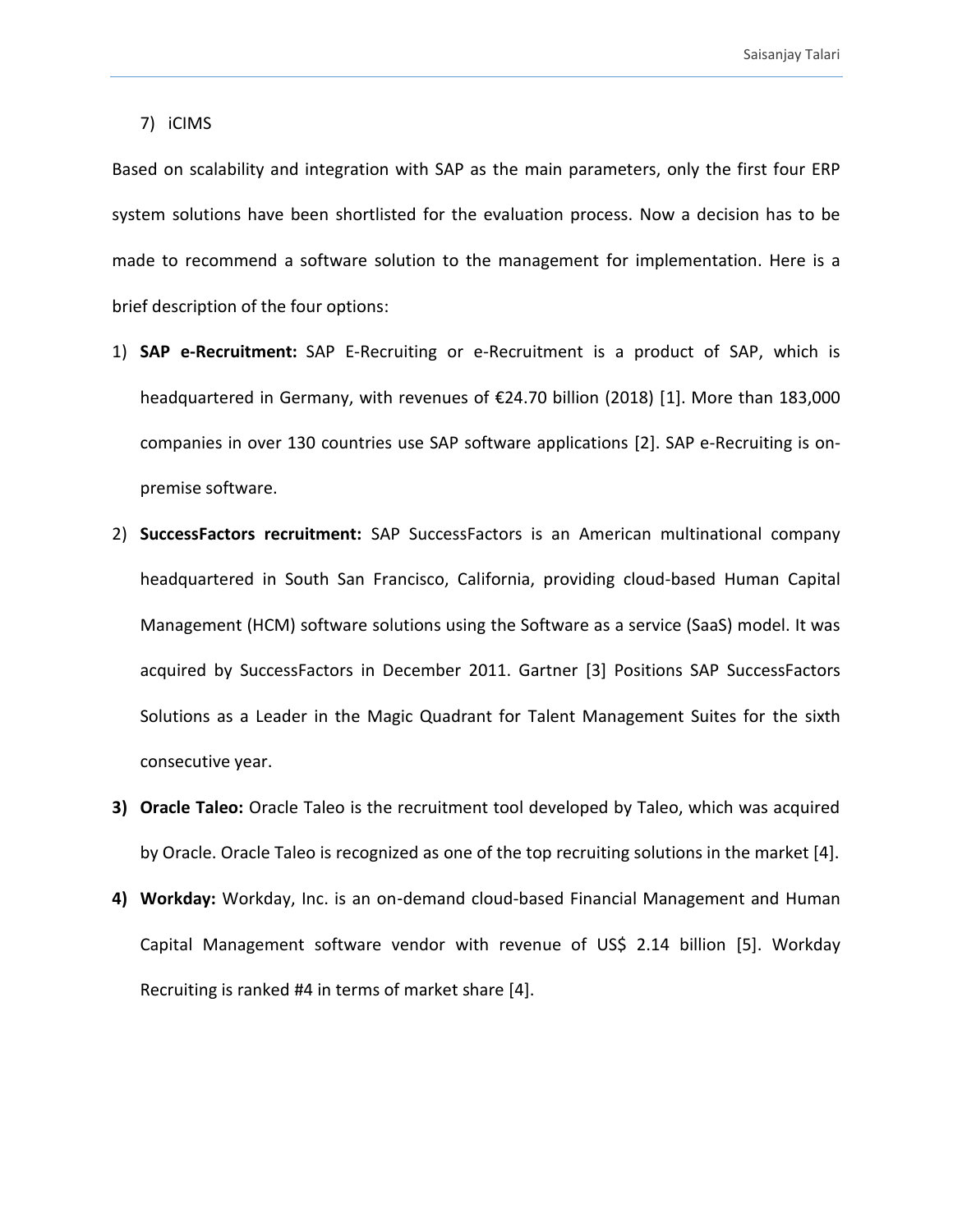Initially there were totally 13 parameters that were under consideration for the evaluation of recruitment tools which are presented in Appendix 1. Based on experts' advice, these parameters are reduced to 7 and are listed below.

#### **1) Technical**

In ERP systems deployment, hosting model and data integration ensures the data flows between the systems. Different software applications use different protocols to interact with the systems. Support is required from the solution provider to ensure smooth operations of the organization. Hence the following two parameters are considered for evaluation.

- a) Integration with SAP
- b) Support

#### **2) Functional**

From functionality perspective, there are many aspects that are considered. Of all those, **Candidate Management** is most important as this is where prospective employees start interacting with organization and a perception is formed in the minds of the candidates.

**Requirement management**: Hiring managers should be able to create requisitions. Then this requisition goes through the approval process (3 to 4 levels). Once the requisition is approved, recruiters should get a notification and the recruitment process begins. So the system should be able to handle this requirement seamlessly. Else there will be resistance from the users.

**Reporting**: Reporting is a very important aspect of recruitment. It is a critical function and is the face of the organization. So management would want to know how many requisitions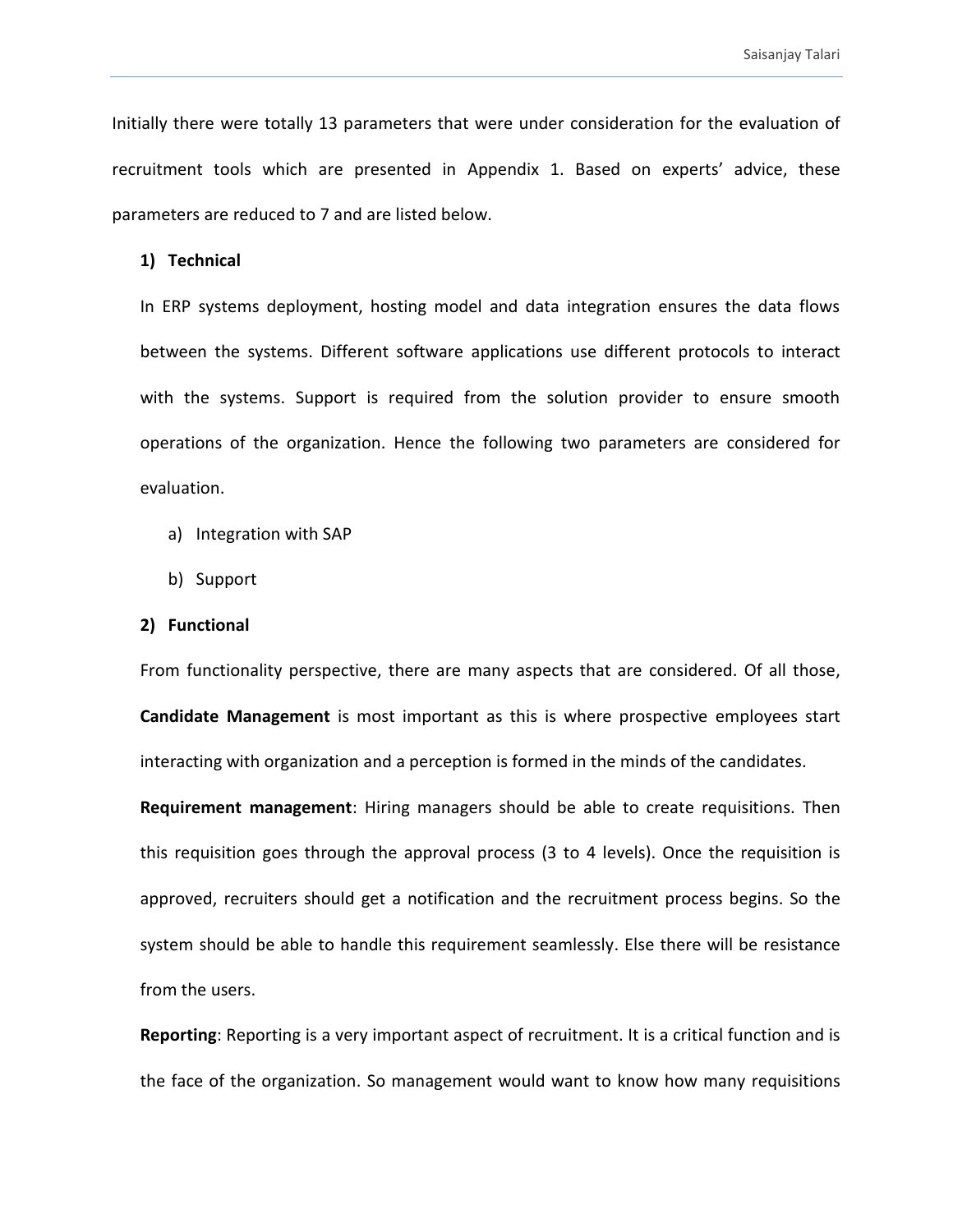are being opened and closed on a monthly/quarterly basis. Reporting also aids to know the volume of resumes or candidates being submitted, interviewed, offered, rejected or joined. Based on the above analysis, the following three are considered as important parameters under functional criteria.

- a) Candidate Management
- b) Requirement management
- c) Reporting/Metrics

#### **3) Cost**

Usually cost is divided into implementation and maintenance costs. Implementation covers hardware and software expenses and yearly/monthly subscription fees, which are also called Maintenance Costs, if it is on-premise software. For cloud solutions it will be recurring software subscription costs.

- a) Implementation Costs
- b) Maintenance Costs

#### <span id="page-8-0"></span>**LITERATURE REVIEW**

During the implementation of Enterprise Resource Planning (ERP) systems, most companies have experienced some problems, one of which is how to determine the best ERP software satisfying their needs and expectations. Because improperly selected ERP software may have an impact on the time required and the costs and market share of a company, selecting the best desirable ERP software has been the most critical problem for a long time. Selecting ERP software is a Multiple-Criteria Decision-Making (MCDM) problem. In the literature, many methods have been introduced to evaluate this kind of problem, one of which is the Analytic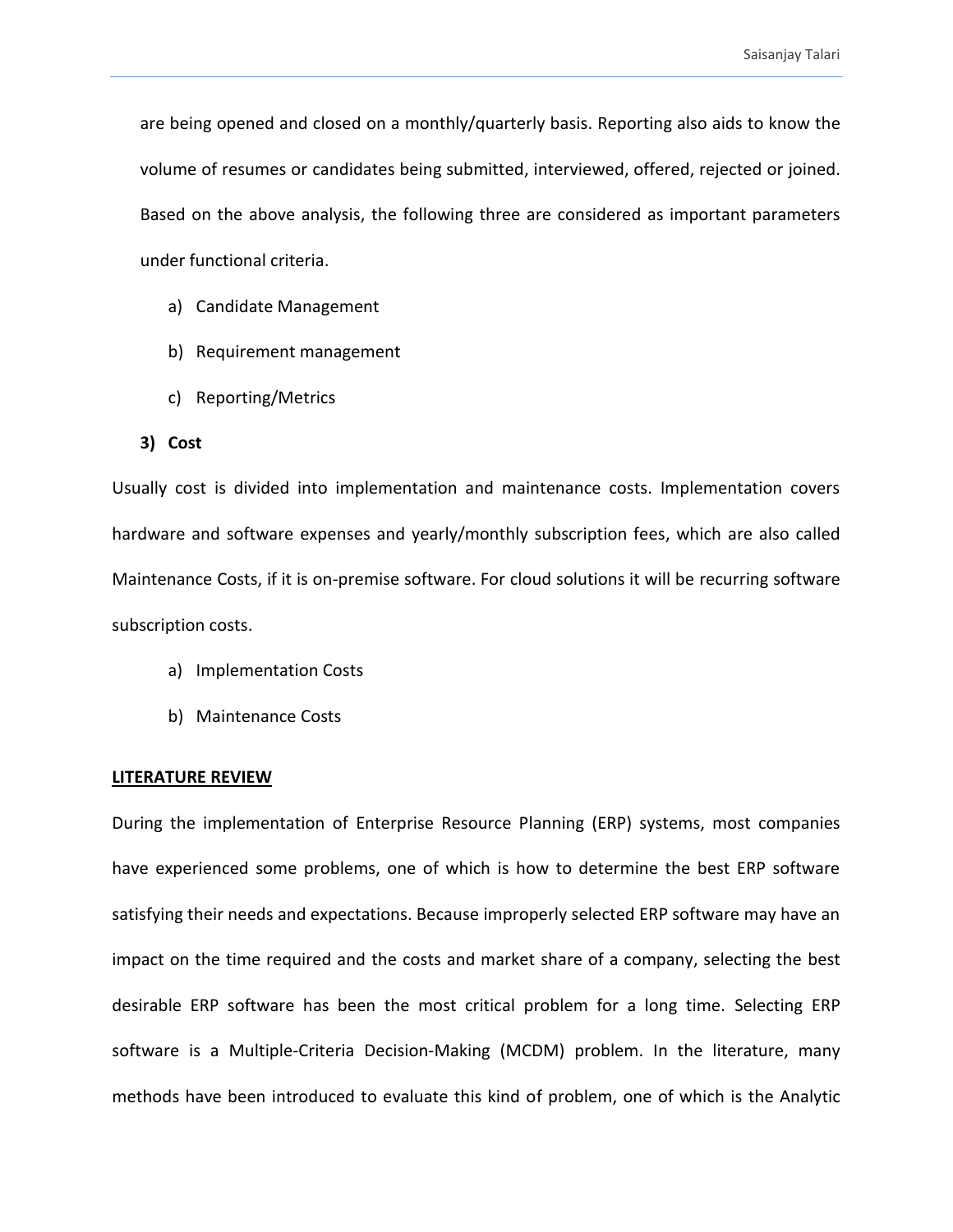Saisanjay Talari

Hierarchy Process (AHP), which has been widely used in MCDM selection problems [6]. In this paper, we use Hierarchical Decision Modeling (HDM) which is a variation of AHP used at PSU [7]. In the rational approach the analyst/decision maker, makes choices after identifying options, the values of their possible outcomes and the probability of the outcomes [8]. She/he practices the principle of multiframe superiority [9] by including individuals in the decision-making process who can represent each of the perspectives. When we make decisions, heuristics and biases that are listed below might affect the decision made. We shall analyze the role of the following in arriving at the final decision.

**Situation analysis [10]:** The holistic assessment of the dynamic, changing environment and the ongoing search for signals of problems and opportunities that impact the progress toward reaching goals.

**Decision Myopia [11]:** One of the most fundamental elements of human behavior is that people value what happens in the present much more than what will occur in the future. In other words people give more weight to the short-term outcomes in their decision making [12]. **Diversity of the group [13]:** Diversity in this context refers to the varying ways in which humans approach a decision problem. Diversity is not absolute but relative to the group members' intellectual capacities, personalities and communication styles

**Anchoring [14] [15]:** Refers to the notion that we sometimes allow an initial reference point to distort our estimates.

**Selective exposure theory or confirmation bias [16]:** As per the selective exposure theory, individuals tend to favor information which reinforces their pre-existing views while avoiding contradictory information.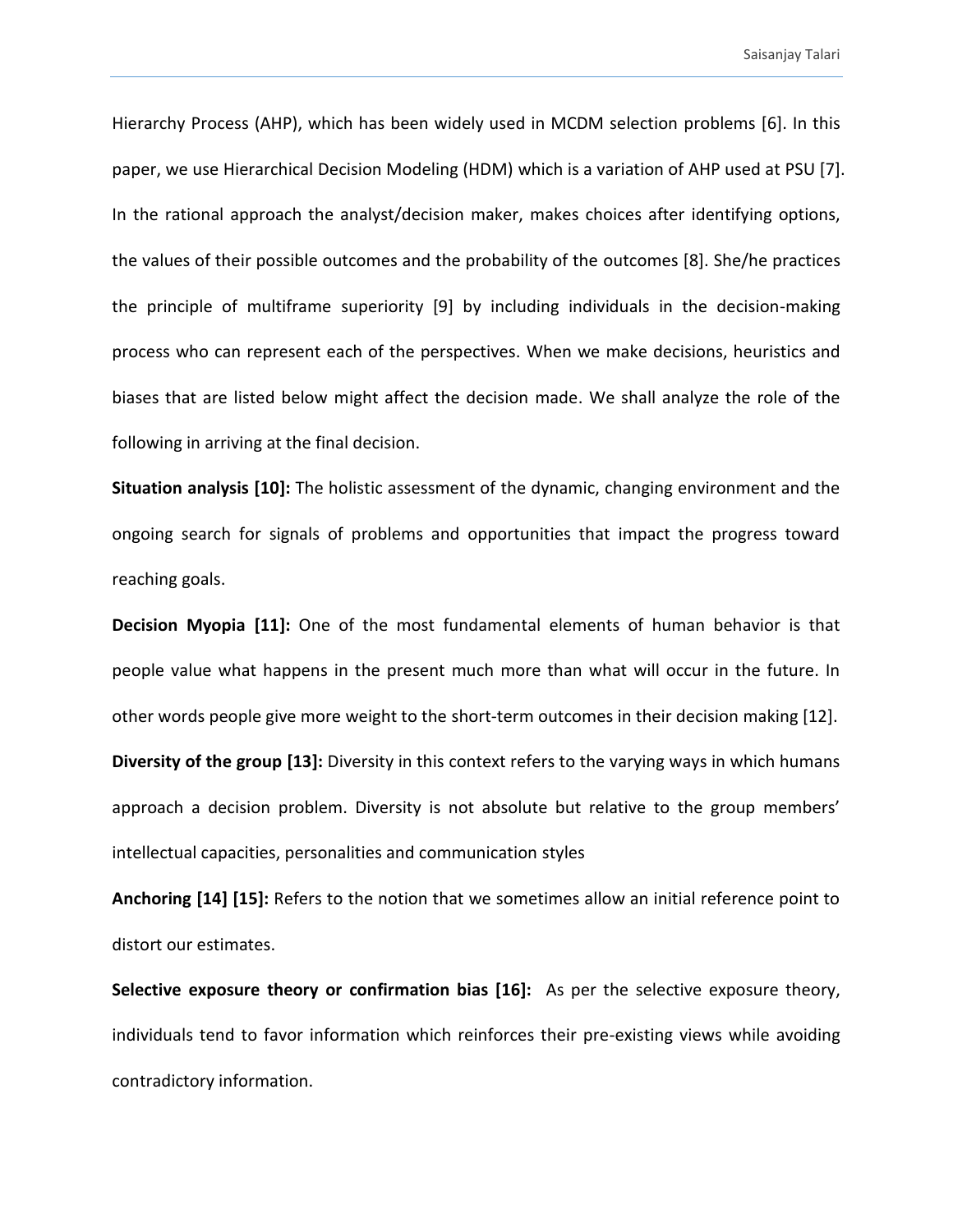**Preference reversal [17]:** Preference reversal is a common human reaction to temporal delay in decision outcomes**.** Humans can reverse preferences multiple times over the same decision with the passage of time.

**Recency Effect [18]:** The tendency to overweight readily available information, specifically recent data, when judging the probability of certain events occurring in the future.

**Planning Fallacy [19]:** Describes plans and forecasts that are unrealistically close to best-case scenarios.

**Devils Advocacy [20]:** A structured group decision making method wherein a team splits into 2 subgroups.

We try to compare and contrast these decision theories while selecting one of the recruitment solutions.

#### <span id="page-10-0"></span>**METHODOLOGY**

Qualitative and quantitative research methodology is used as the method for this project which includes literature review and interviews from experts (ERP Consultants and HR Recruiters). As the company is currently using SAP system for other areas, we analyze which recruitment system better fits into this landscape and also provide better technical, functional capabilities and competitive cost.

In order to identify the best option of all the available options in the market, we have chosen two categories of experts to contact to help us make a decision on this.

1) ERP Consultants who implement the HR systems for companies.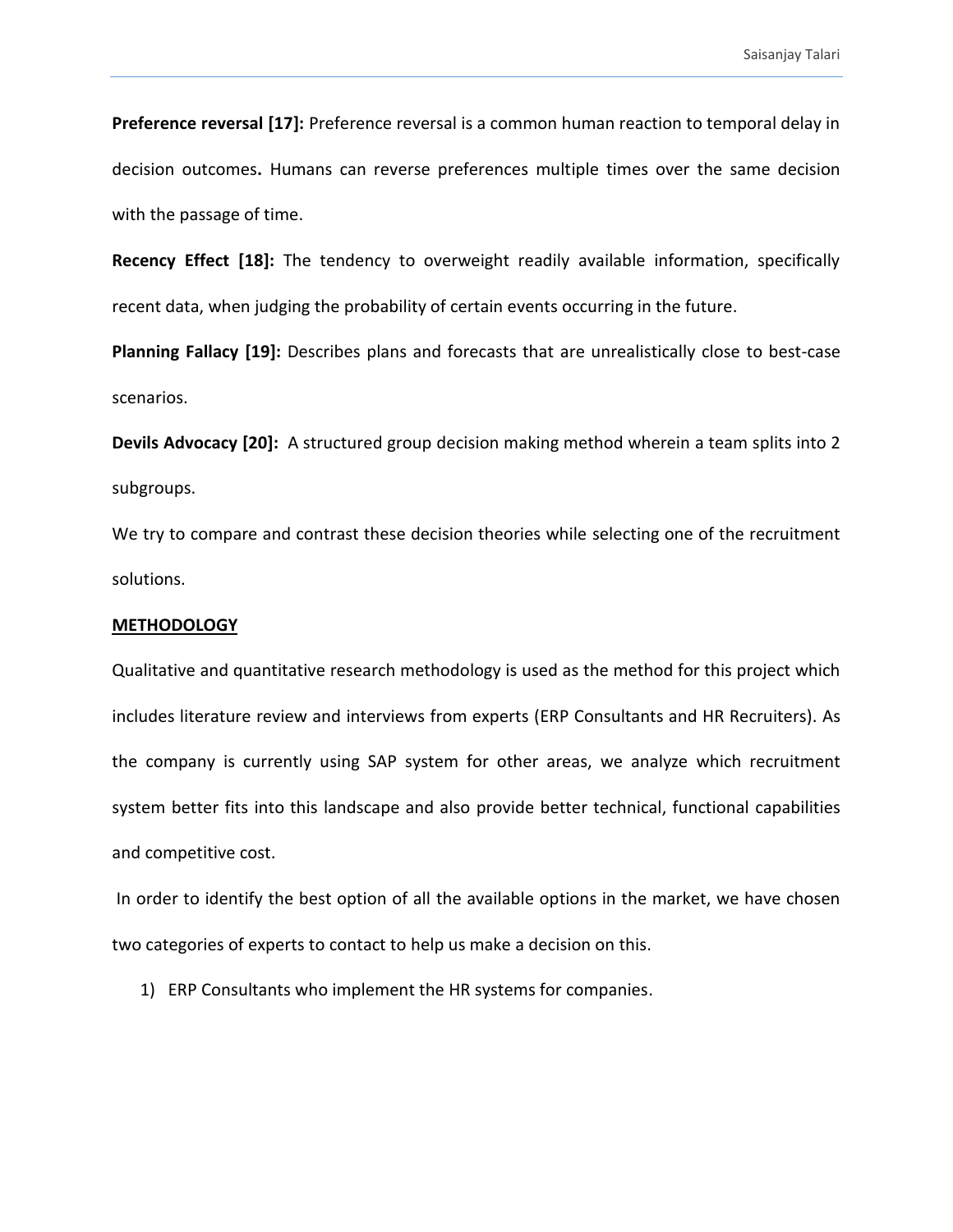2) HR Users who use the recruitment system. Then analyze the results from the HDM tool and compare the same with the feedback from the users and then make a recommendation for the recruitment solution from the four options shortlisted.

#### **ERP Consultants who implement the HR systems for companies:**

HDM Tool, developed at PSU, has been used to collect the responses from 12 ERP Consultants who know about the 4 recruitment solutions. They are the subject matter experts in this area and they also know about different competitor products as well. We sent them an email with the HDM link and the problem description and the details of the parameters for the decision making.

#### **Details about HDM:**

Initially, an HDM model (Appendix 2, Initial model) has been built with 13 nodes. Based on the expert advice, we reduced it to 7 nodes as shown below in Figure 1.



**Fig 1: Validated HDM Model**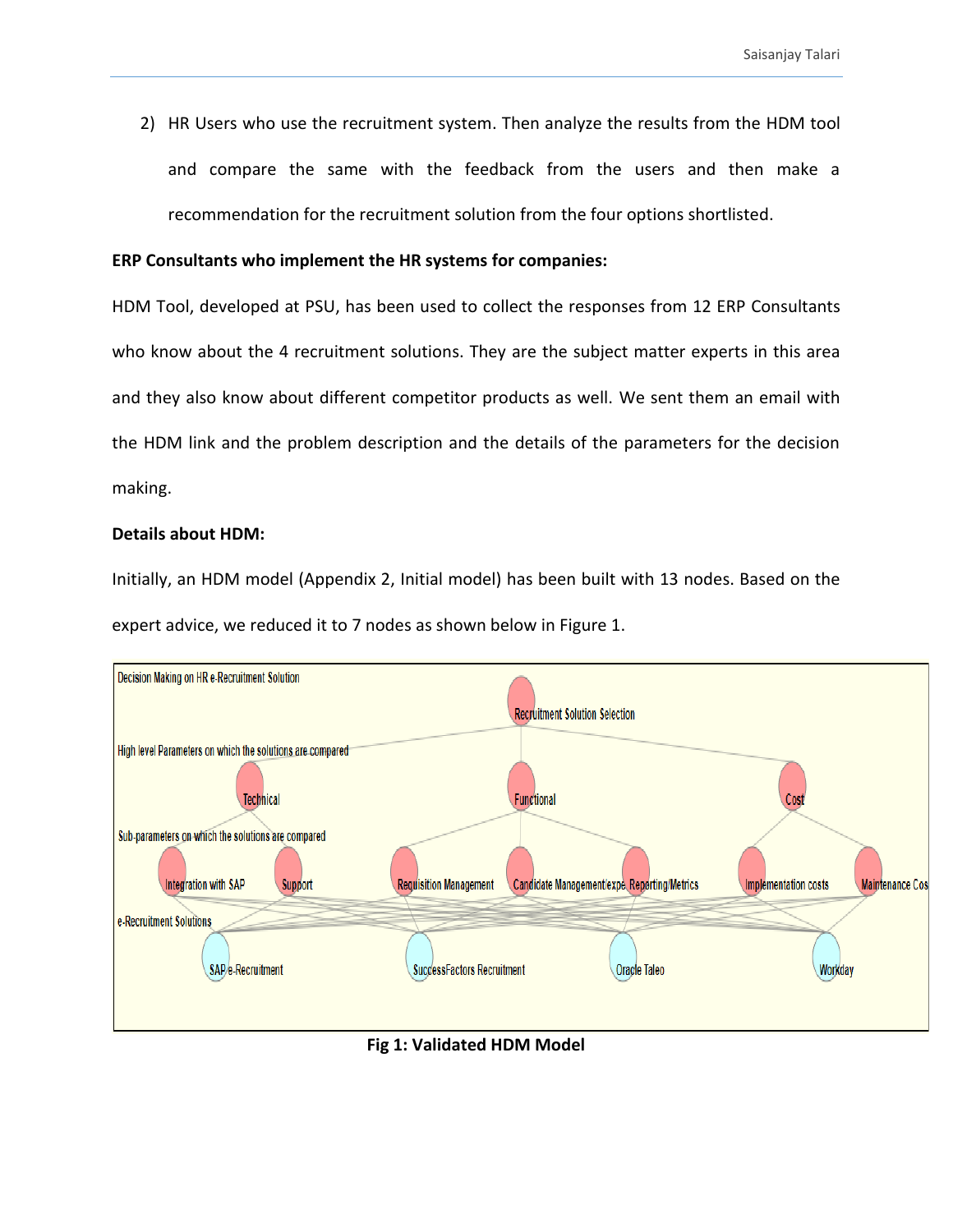Saisanjay Talari

At the top of the tree is the outcome which is "Recruitment Software Selection". And the next level nodes (Perspectives or high level criteria) are the three high level parameters that are used to compare the solutions where experts compare and evaluate each of these three parameters in pairwise comparison. Then the sub-criteria level parameters are broken down into 7 further granular details. The lowest level nodes are the options of e-recruitment solutions (outcomes) provided by the software vendors. Here HDM[21] uses the Constant Sum Scale (divides a constant sum among choices) to allot 100 points between a pair of elements, which indicates the judgment of an 'expert' as the ratio of the contribution/importance of that element to its parent.

**HR Users:** There are some recruiters who have been exposed to more than one recruitment software systems. The users are functional knowledge experts and are generally not aware of the technical and cost details of the solution that they are using. An excel sheet (Appendix 3) has been prepared with the major requirement areas that are important for a company or recruiter perspective. Again this is validated by an expert who is VP - HR of an MNC.

#### <span id="page-12-0"></span>**DATA AND DATA SOURCES**

Most of the experts are people I worked with during my assignments as an ERP consultant.

**ERP Consultants:** Inputs from 12 experts with consulting background have been collected. An email with the HDM link was sent with the instructions for how to fill the survey. Some people appreciated the tool saying that it is an innovative method to compare the options. Below is the list of the experts as shown in the below Figure 2.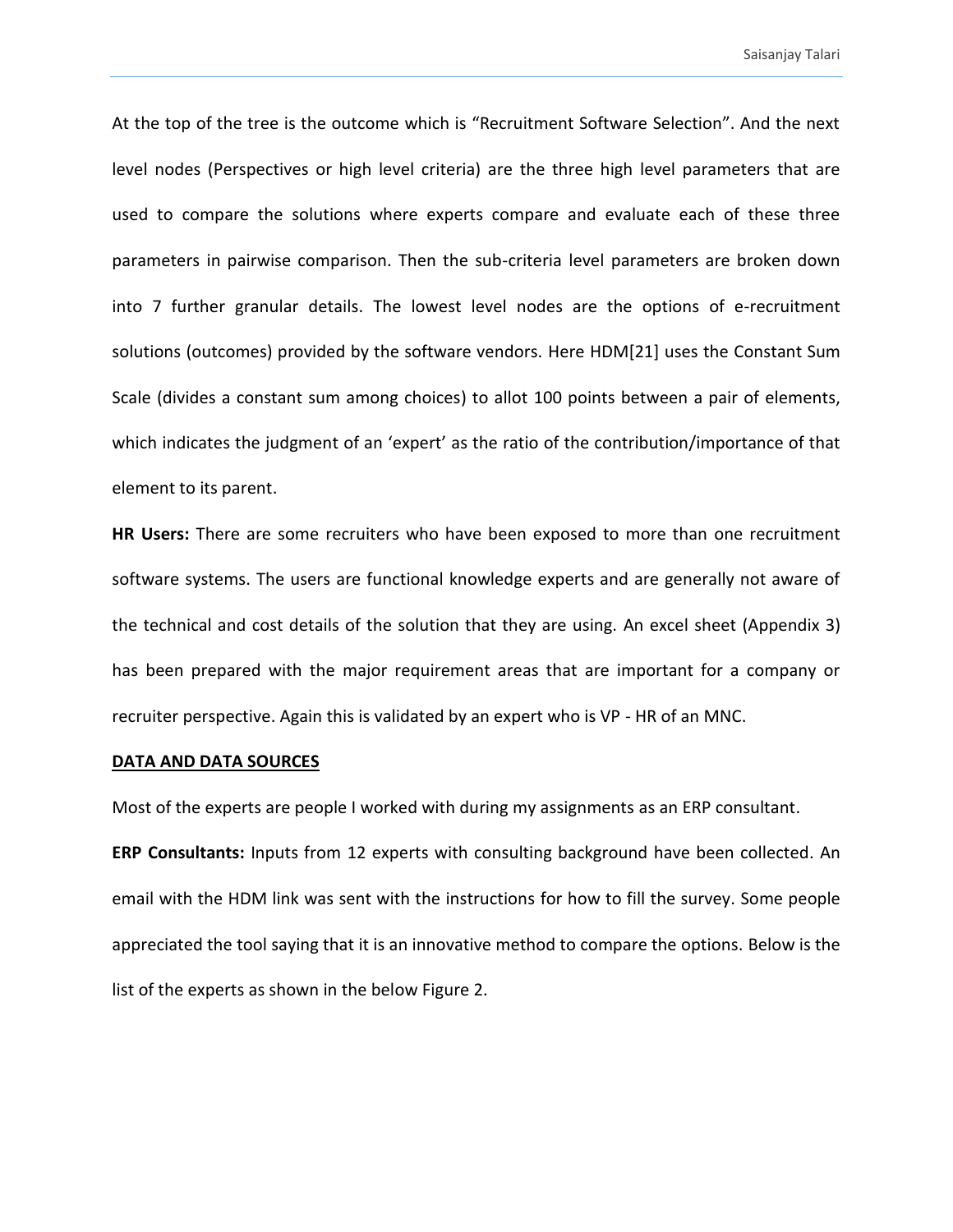| Expert    | Background                                      |
|-----------|-------------------------------------------------|
| Expert 1  | Information Technology Consultant, Indra, Kenya |
| Expert 2  | <b>HRIS Manager, South Africa</b>               |
| Expert 3  | Lead ERP Consultant, EPI-USE India              |
| Expert 4  | Director - Client Engagement, NTT Data UK       |
| Expert 5  | Sr Consultant, Solutis UAE                      |
| Expert 6  | Manager at PwC, Dallas                          |
| Expert 7  | Solution Architect, NTT Data India              |
| Expert 8  | SAP Technical Lead, EPI-USE APJ                 |
| Expert 9  | SAP HCM Consultant, South Africa                |
| Expert 10 | Principal Consultant and Student at PSU         |
| Expert 11 | Global Project Manager, Netherlands             |
|           | Expert 12 Consultant at Wipro Limited, QATAR    |

**Fig 2: Experts' credentials**

#### **HR Users:**

An excel sheet (Appendix 3) has been prepared with the major requirement areas that are important from the perspective of the company/recruiter. An email was sent to the users to fill the excel sheet with the recruitment tools they have worked with. 5 HR users responded to the questionnaire and below are the credentials of the users in the below Figure 3.

| Expert   | Background                                                    |
|----------|---------------------------------------------------------------|
| Expert 1 | Recruiter at CA Technologies and DXC Technology               |
|          | Expert 2 Senior Recruiter at DXC Technology and Oracle        |
| Expert 3 | Recruiter at SecureWorks                                      |
| Expert 4 | Talent Acquisition Manager at Citicorp Services India Pvt Ltd |
|          | Vice President Human Resources Operations at Nuance           |
|          | Expert 5 Communications                                       |

**Fig 3: HR User Experts' credentials**

#### <span id="page-13-0"></span>**ANALYSIS AND KEY FINDINGS**

In this section, we discuss the key findings and the analysis performed before finally making the

decision. From the results shown from the ERP Consulting experts (Fig 3) and the HR users (Fig

4), SuccessFactors recruitment is the clear winner. Inconsistency and disagreement are also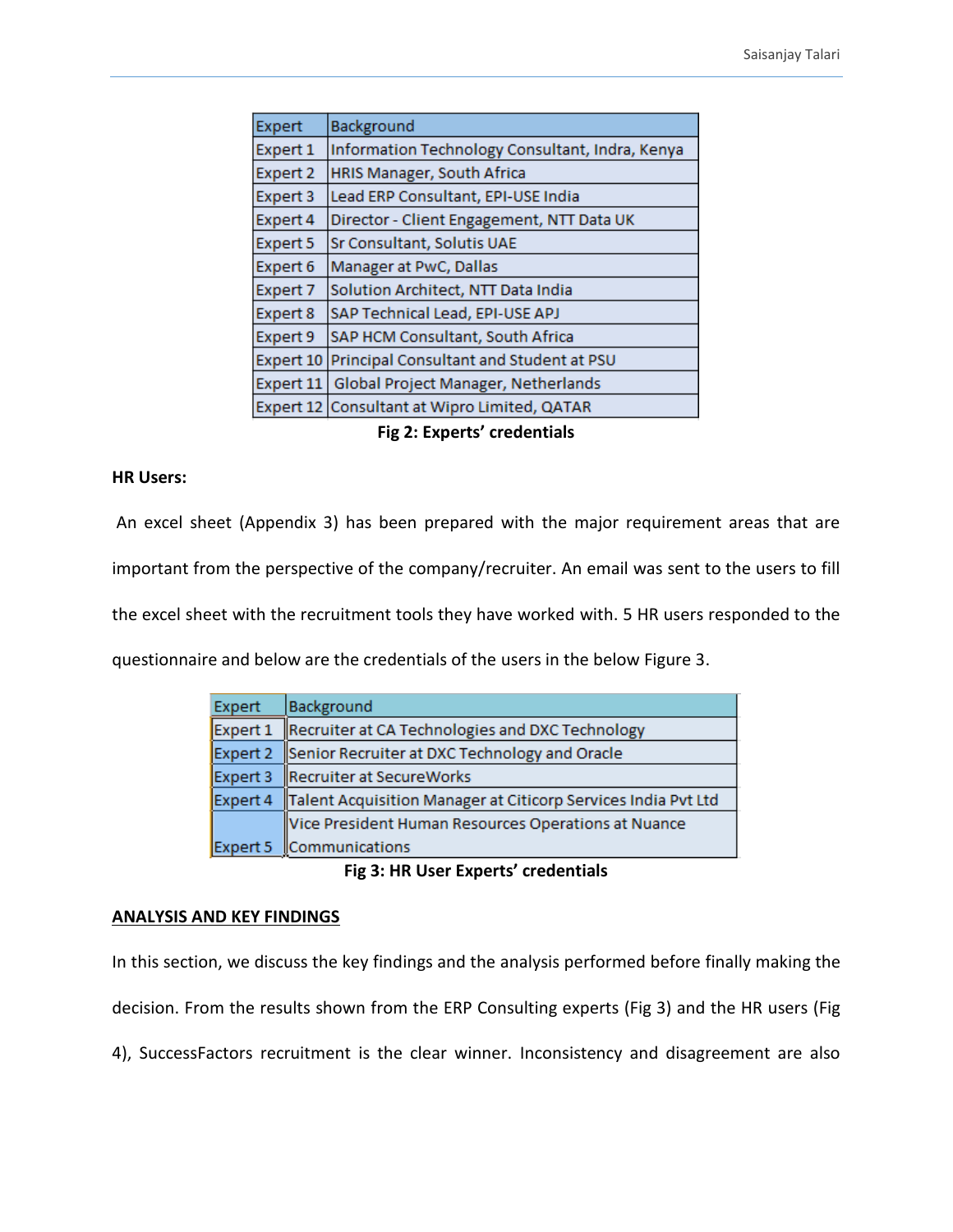under the threshold limit of 0.1. Also from Fig 5, we can see that the F-test value is greater than the critical F-Value which means that the confidence level of this result is above 95%.



**Fig 4: Final result from the evaluation of ERP Consulting experts**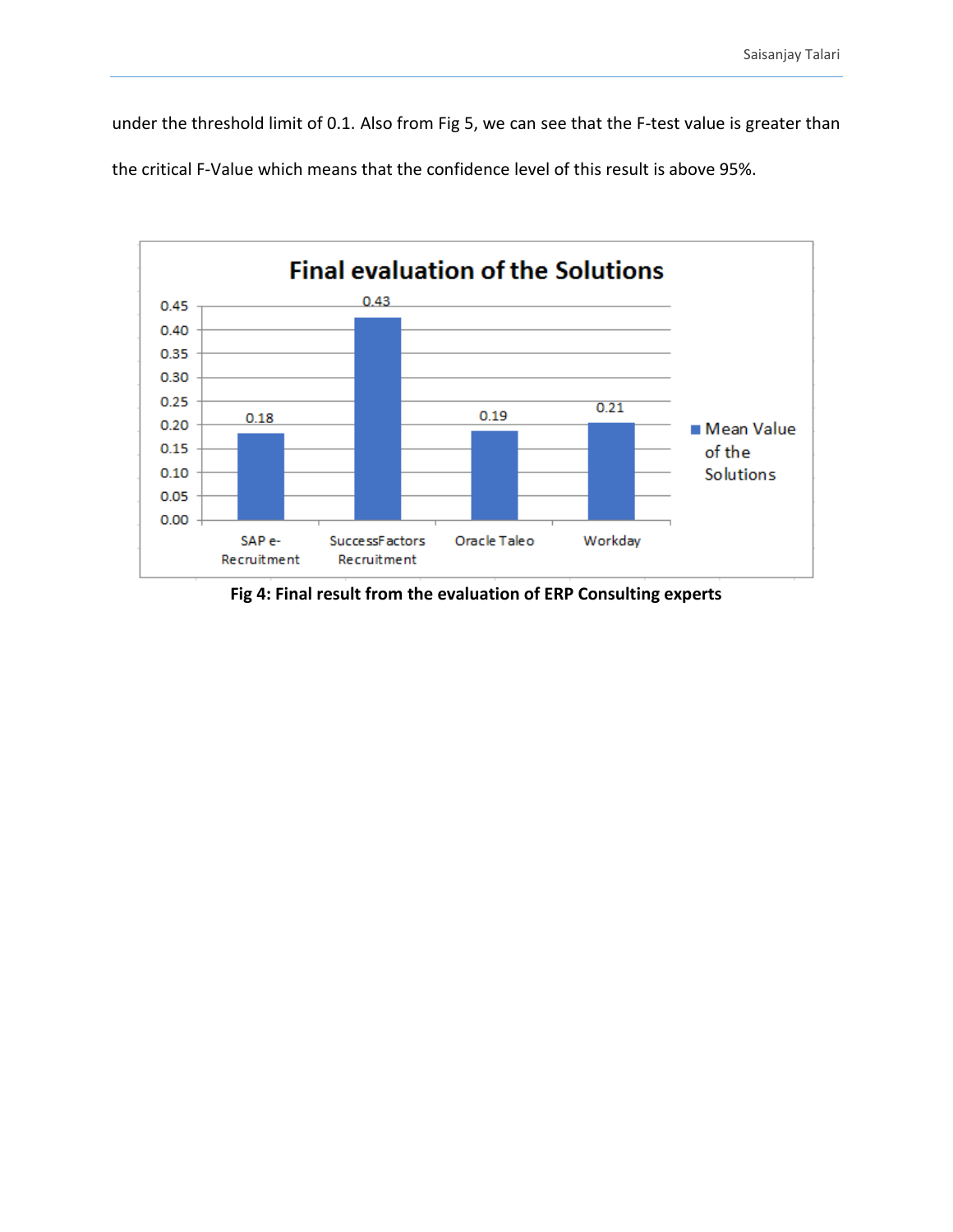| Recruitment Solution Selection SAP e-Recruitment SuccessFactors Recruitment Oracle Taleo Workday Inconsistency |      |      |      |      |       |
|----------------------------------------------------------------------------------------------------------------|------|------|------|------|-------|
|                                                                                                                | 0.28 | 0.28 | 0.24 | 0.2  | 0.07  |
|                                                                                                                | 0.02 | 0.86 | 0.06 | 0.06 | 0.02  |
|                                                                                                                | 0.19 | 0.41 | 0.17 | 0.23 | 0.05  |
|                                                                                                                | 0.2  | 0.5  | 0.12 | 0.19 | 0.08  |
|                                                                                                                | 0.19 | 0.31 | 0.27 | 0.22 | 0.01  |
|                                                                                                                | 0.25 | 0.19 | 0.24 | 0.32 | 0.01  |
|                                                                                                                | 0.19 | 0.24 | 0.31 | 0.26 | 0.06  |
|                                                                                                                | 0.22 | 0.31 | 0.21 | 0.26 | O     |
|                                                                                                                | 0.24 | 0.39 | 0.2  | 0.17 | 0.03  |
|                                                                                                                | 0.24 | 0.33 | 0.21 | 0.22 | 0.01  |
|                                                                                                                | 0.08 | 0.54 | 0.13 | 0.25 | 0.04  |
|                                                                                                                | 0.08 | 0.76 | 0.08 | 0.08 | 0.04  |
| <b>Mean</b>                                                                                                    | 0.18 | 0.43 | 0.19 | 0.21 |       |
| <b>Minimum</b>                                                                                                 | 0.02 | 0.19 | 0.06 | 0.06 |       |
| <b>Maximum</b>                                                                                                 | 0.28 | 0.86 | 0.31 | 0.32 |       |
| <b>Std. Deviation</b>                                                                                          | 0.08 | 0.2  | 0.07 | 0.07 |       |
| <b>Disagreement</b>                                                                                            |      |      |      |      | 0.098 |

The statistical F-test for evaluating the null hypothesis (Ho: ric = 0) is obtained by dividing between-subjects variability with residual variability: of Variation  $\mathcal{C}_{\text{um}}$  of  $\mathcal{C}_{\text{u}}$ ro Doo

| <u>aomee of vananonjaam of aquateloeg, of heeaominean aquateli-reac value</u> |      |    |       |      |  |  |
|-------------------------------------------------------------------------------|------|----|-------|------|--|--|
| Between Subjects:                                                             | 0.50 |    | .168  | 8.36 |  |  |
| Between Conditions:                                                           | 0.00 | 11 | 0.000 |      |  |  |
| Residual:                                                                     | 0.66 | 33 | 0.020 |      |  |  |
| Total:                                                                        | 1.17 | 47 |       |      |  |  |
| Critical F-value with degrees of freedom 3 & 33 at 0.01 level:                |      |    |       |      |  |  |
| Critical F-value with degrees of freedom 3 & 33 at 0.025 level:               |      |    |       |      |  |  |
| Critical F-value with degrees of freedom 3 & 33 at 0.05 level:                |      |    |       | 2.89 |  |  |
| Critical F-value with degrees of freedom 3 & 33 at 0.1 level:                 |      |    |       | 2.26 |  |  |
|                                                                               |      |    |       |      |  |  |

#### **Fig 5: HDM Results for the evaluation of recruitment software selection**

#### **Pareto Analysis [22] of Sub-Criteria:**

This analysis helps to identify the top portion of causes that need to be addressed to resolve majority of the problems. While it is common to refer to Pareto as "80/20" rule, under the assumption that, in all situations, 20% of causes determine 80% of problems, this ratio is merely a convenient rule of thumb and is not nor should it be considered an immutable law of nature. When we apply this analysis to our situation as shown in the below Figure 6, we see the Pareto analysis of sub-criteria with respect to the perspectives or high level parameters (Fig 7). From Expert ERP Consultants perspective, integration with SAP and costs played a big role in the decision making process. Also it supports the statement of some of the experts that I spoke with, that as many of the recruitment solutions now meet most of the functional requirements,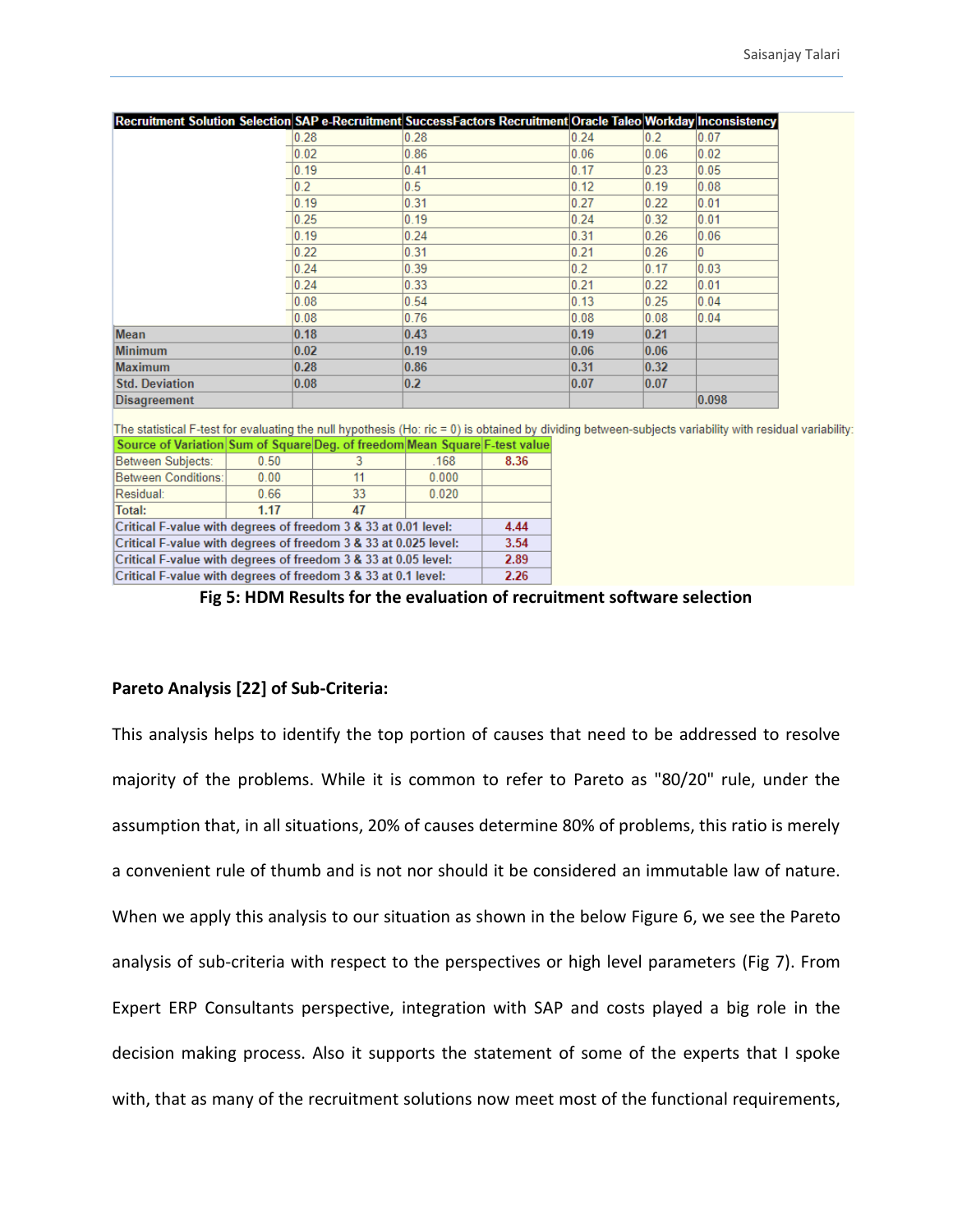customers look for other parameters like integration and costs while selecting the ERP. But this may not be the right way to look at this problem as one of the criteria has 3 nodes and the remaining two nodes have two sub-parameters under each node. This would skew the results towards the nodes with only two sub-criteria.

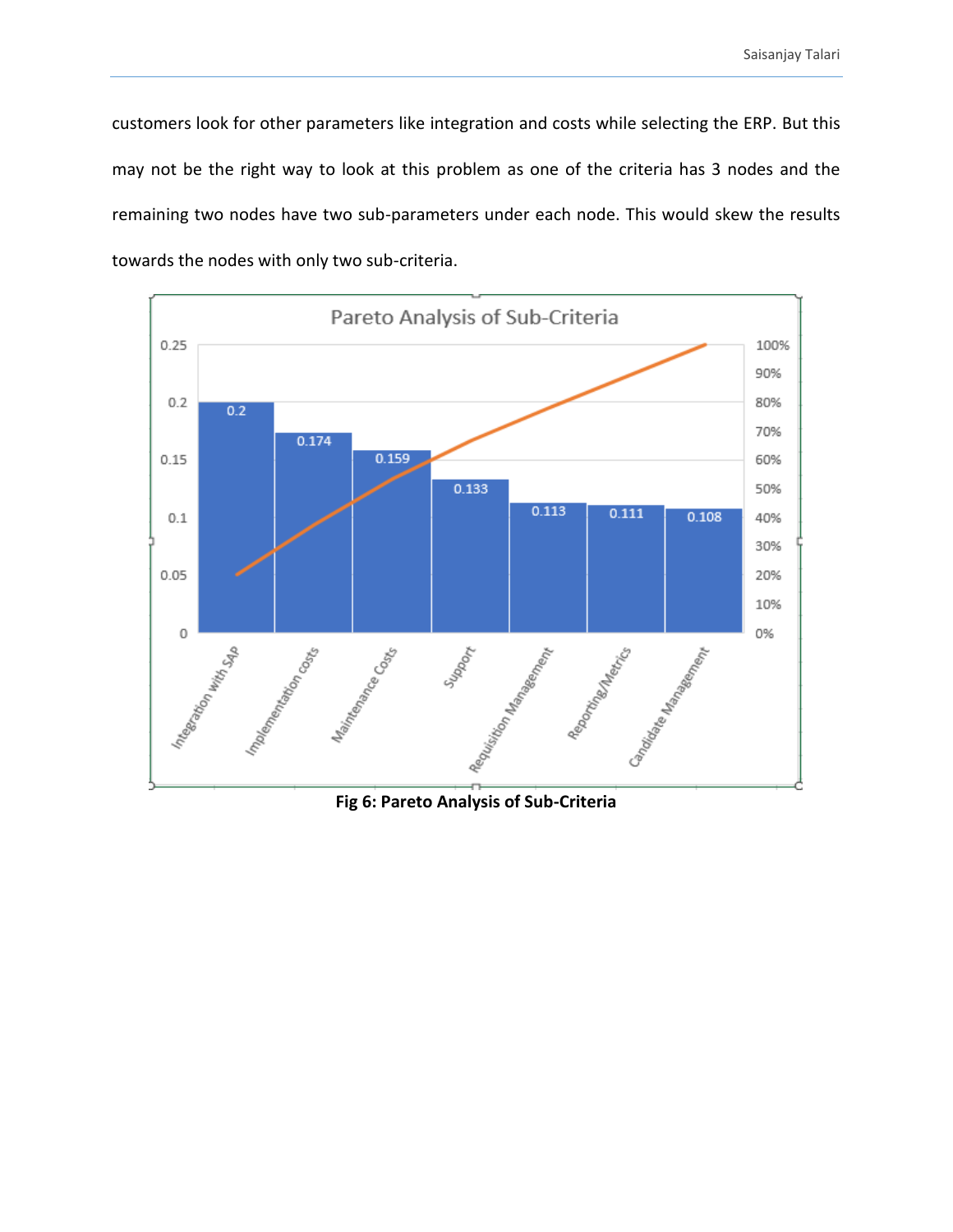|                         | <b>Title</b>                  | <b>Rating from Experts</b><br>for Criteria) | <b>Ratings from</b><br>experts from sub-<br>criteria | <b>Normalized weight</b><br>(Sub-criteria to<br>Decision) |
|-------------------------|-------------------------------|---------------------------------------------|------------------------------------------------------|-----------------------------------------------------------|
|                         | <b>Recruitment Solution</b>   |                                             |                                                      |                                                           |
| <b>Decision</b>         | <b>Selection</b>              |                                             |                                                      |                                                           |
| Criteria                | Technical                     | 0.26                                        |                                                      |                                                           |
| Integration with SAP    |                               |                                             | 0.60                                                 | 0.200                                                     |
| Sub Criteria<br>Support |                               |                                             | 0.40                                                 | 0.133                                                     |
| Criteria                | <b>Functional</b>             | 0.47                                        |                                                      |                                                           |
|                         | <b>Requisition Management</b> |                                             | 0.34                                                 | 0.113                                                     |
| Sub Criteria            | Candidate Management          |                                             | 0.33                                                 | 0.108                                                     |
|                         | Reporting/Metrics             |                                             | 0.33                                                 | 0.111                                                     |
| Criteria                | Cost                          | 0.27                                        |                                                      |                                                           |
| Sub Criteria            | Implementation costs          |                                             | 0.52                                                 | 0.174                                                     |
|                         | <b>Maintenance Costs</b>      |                                             | 0.48                                                 | 0.159                                                     |
|                         | Total                         |                                             | 3.00                                                 |                                                           |

#### **Fig 7: Normalized weights of sub-criteria**

If we analyze the results further, it is noticed that the companies are moving towards cloud solutions as it is cheaper and maintenance is easier. The customer does not have to maintain the hardware that was usually the case with the ERP Systems as it cloud-based. This can be supported by the lowest rating [Fig 10] of SAP e-Recruitment tool. Also some experts noted that based on the node 'integration with SAP', their preference is SuccessFactors as the functionality is comparable with Workday or any other leading HR solutions. For SuccessFactors recruitment solution, integration with SAP would be very easy when compared to any other third party HR solutions. This can be attributed to Framing that we learnt in the class. By inserting this node, we could get the responses we want based on the exact requirement. This shows that when Framing is used properly, it can have a positive impact on the decision making process. Also Situation analysis of what is the current landscape of the IT systems in the organization and defining the criteria for shortlisting the recruitment solutions would save a lot of time by eliminating the solution that does not fit into the landscape.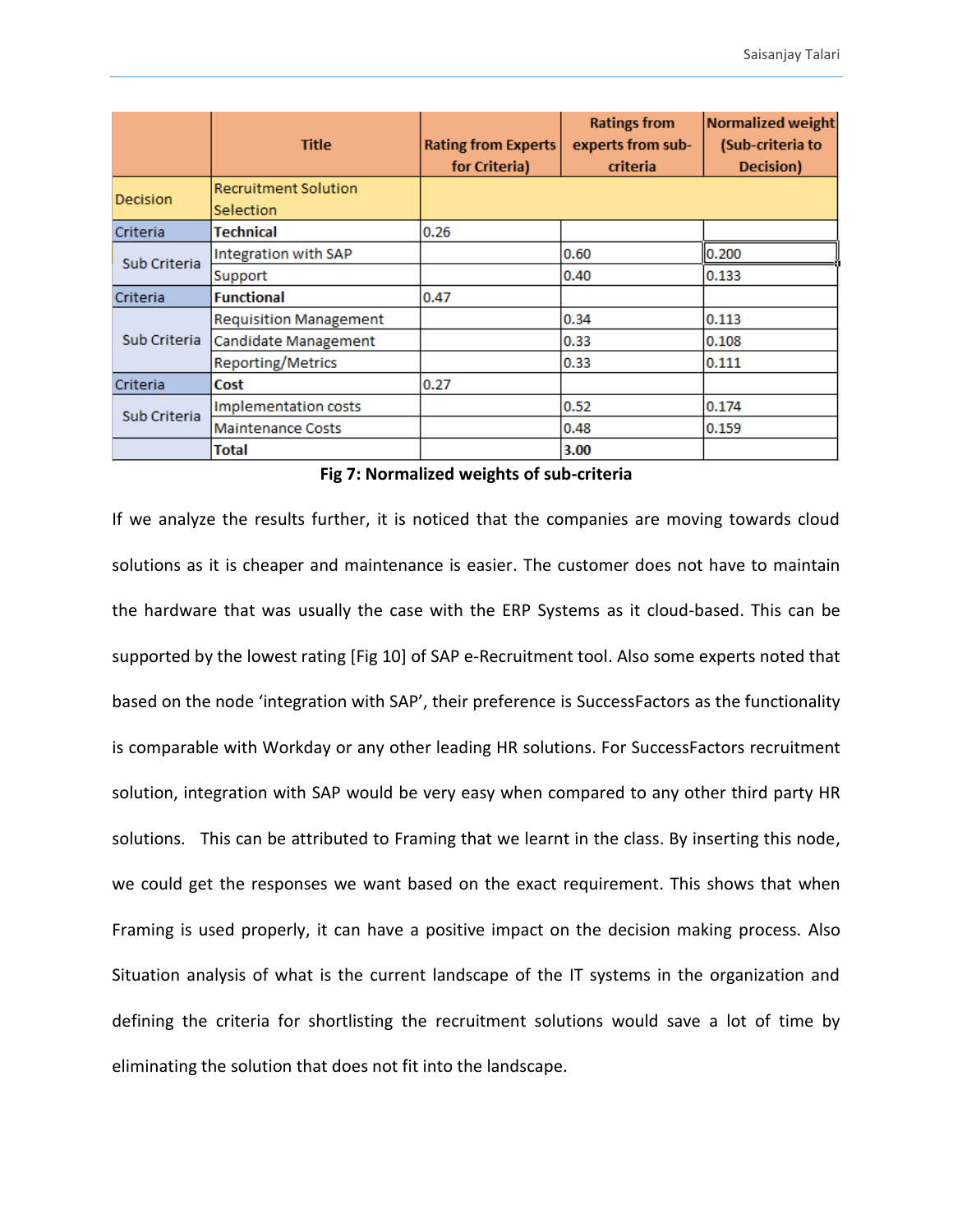### **Inconsistency and Disagreement or 1st level analysis:**

In the first level of comparison, experts/ERP Consultants rated high for the functional aspect of the solution. This is consistent with the usability ratings from HR Users who rated SF Recruitment solution as the winner. There are two experts (9 and 12) whose ratings are inconsistent here as shown in the Fig 8. When these ratings were deleted, Functional aspect is the favorite and there is no change in the end result i.e., SuccessFactors recruitment solution still stands.

|           |      | <b>Technical Functional</b> | <b>Cost</b> | Inconsistency |
|-----------|------|-----------------------------|-------------|---------------|
| Expert 1  | 0.43 | 0.3                         | 0.27        | 0             |
| Expert 2  | 0.36 | 0.57                        | 0.06        | 0             |
| Expert 3  | 0.12 | 0.62                        | 0.25        | 0.02          |
| Expert 4  | 0.17 | 0.49                        | 0.33        | 0.05          |
| Expert 5  | 0.14 | 0.65                        | 0.21        | 0.01          |
| Expert 6  | 0.44 | 0.32                        | 0.24        |               |
| Expert 7  | 0.33 | 0.38                        | 0.29        | 0.02          |
| Expert 8  | 0.22 | 0.37                        | 0.41        |               |
| Expert 9  | 0.51 | 0.17                        | 0.32        | 0.12          |
| Expert 10 | 0.24 | 0.33                        | 0.43        | 0.01          |
| Expert 11 | 0.11 | 0.55                        | 0.34        |               |
| Expert 12 | 0.02 | 0.85                        | 0.14        | 0.12          |
| Mean      | 0.26 | 0.47                        | 0.27        | 0.03          |

#### **Fig 8: Level 1: Inconsistencies**

Level 2 analysis: As per the figure 9 it seems that integration with SAP acted as an anchor and experts rated this parameter high over support. Another factor is that once the recruitment solution is set up, not much support is required like Payroll where the changes are more predominant from statutory and payments perspective. So support was not rated as high as integration with SAP. Also another interesting point to be noted here is the Failure of Transitivity. When there are more than two parameters to compare and evaluate, there are inconsistencies. For example, under Functional criteria, there are three sub-criteria and three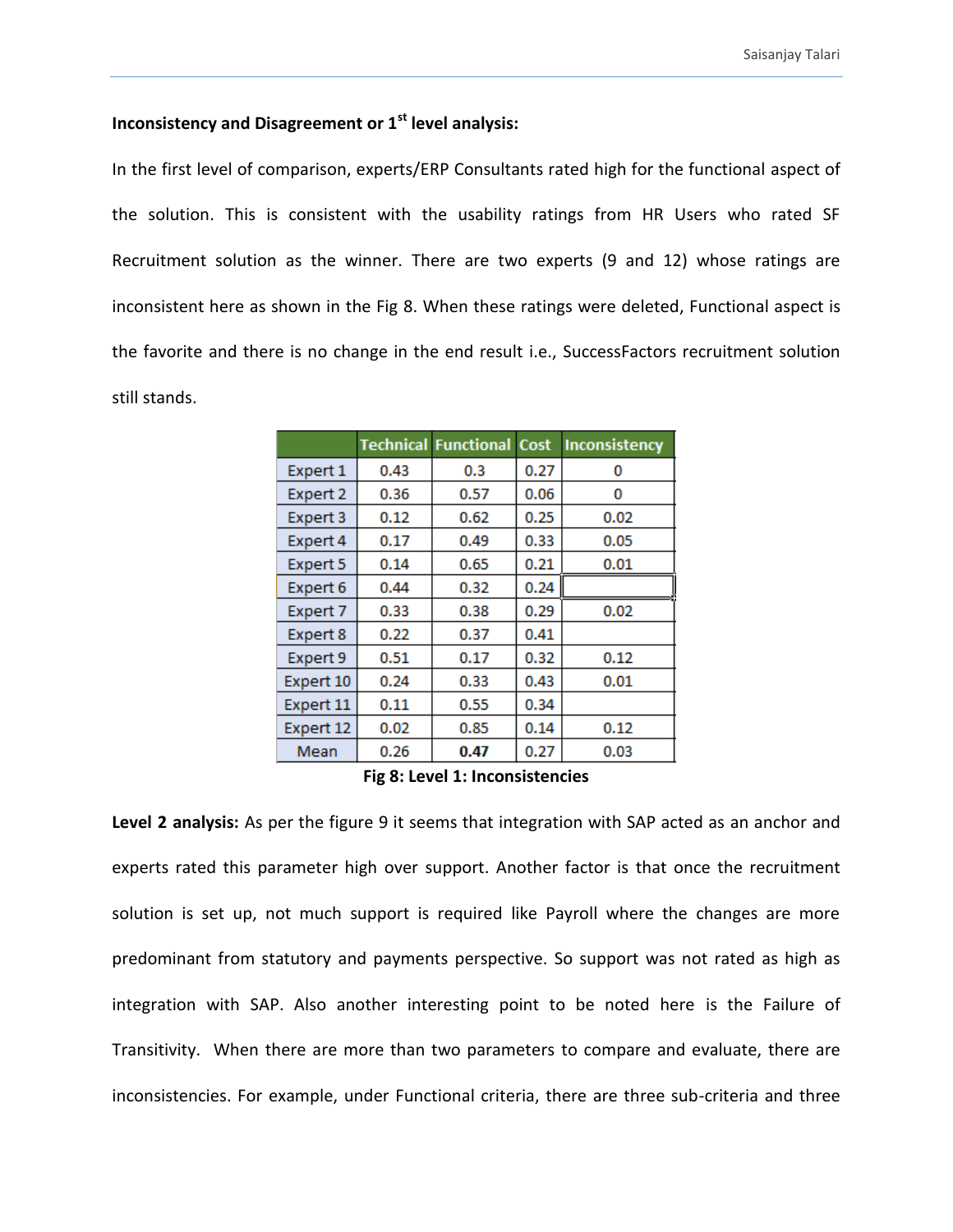experts have more than 20% inconsistencies. Even when these inconsistencies are removed from these three experts' inputs, the results still remain the same. Another point to be noted here is the scores for sub-parameters under Functional node are very closely aligned, which shows that all the three sub-parameters are important in the recruitment tool as this aspect is being touched upon by hiring managers, recruiters and the candidates.

|                 | Technical        |         |                          | Functional  |                          |         | Cost                 |               |                                   |       |
|-----------------|------------------|---------|--------------------------|-------------|--------------------------|---------|----------------------|---------------|-----------------------------------|-------|
|                 |                  |         |                          |             | Candidate                |         |                      |               |                                   |       |
|                 | Integration with |         |                          | Requisition | Management/ex Reporting/ |         |                      | Implementatio |                                   |       |
|                 | <b>SAP</b>       | Support | Inconsistency Management |             | perience                 | Metrics | Inconsistency n Cost |               | Maintenance Costs   Inconsistency |       |
| Expert 1        | 0.67             | 0.33    |                          | 0.36        | 0.36                     | 0.29    | 0.27                 | 0.82          | 0.18                              |       |
| Expert 2        | 0.63             | 0.37    |                          | 0.36        | 0.39                     | 0.26    |                      | 0.35          | 0.65                              |       |
| Expert 3        | 0.72             | 0.28    |                          | 0.47        | 0.38                     | 0.15    | 0.17                 | 0.71          | 0.29                              | 0.17  |
| Expert 4        | 0.2              | 0.8     |                          | 0.24        | 0.12                     | 0.64    | 0.29                 | 0.3           | 0.7                               |       |
| Expert 5        | 0.81             | 0.19    |                          | 0.44        | 0.34                     | 0.23    | 0.02                 | 0.4           | 0.6                               |       |
| Expert 6        | 0.3              | 0.7     |                          | 0.44        | 0.24                     | 0.32    | 0.01                 | 0.37          | 0.63                              |       |
| Expert 7        | 0.5              | 0.5     |                          | 0.33        | 0.29                     | 0.38    | 0.02                 | 0.5           | 0.5                               |       |
| Expert 8        | 0.77             | 0.23    |                          | 0.33        | 0.33                     | 0.33    |                      | 0.65          | 0.35                              |       |
| Expert 9        | 0.74             | 0.26    |                          | 0.33        | 0.33                     | 0.33    |                      | 0.83          | 0.17                              |       |
| Expert $10 0.6$ |                  | 0.4     |                          | 0.22        | 0.45                     | 0.33    |                      | 0.59          | 0.41                              |       |
| Expert 11 0.8   |                  | 0.2     |                          | 0.31        | 0.33                     | 0.36    | 0.2                  | 0.35          | 0.65                              |       |
| Expert 12 0.46  |                  | 0.54    |                          | 0.29        | 0.34                     | 0.36    |                      | 0.4           | 0.6                               |       |
| Total           | 7.200            | 4.800   |                          | 4.120       | 3.900                    | 3.980   | 0.980                | 6.270         | 5.730                             | 0.170 |
| Mean            | 0.600            | 0.400   |                          | 0.343       | 0.325                    | 0.332   | 0.082                | 0.523         | 0.478                             |       |

**Fig 9: Level 2 ratings of experts**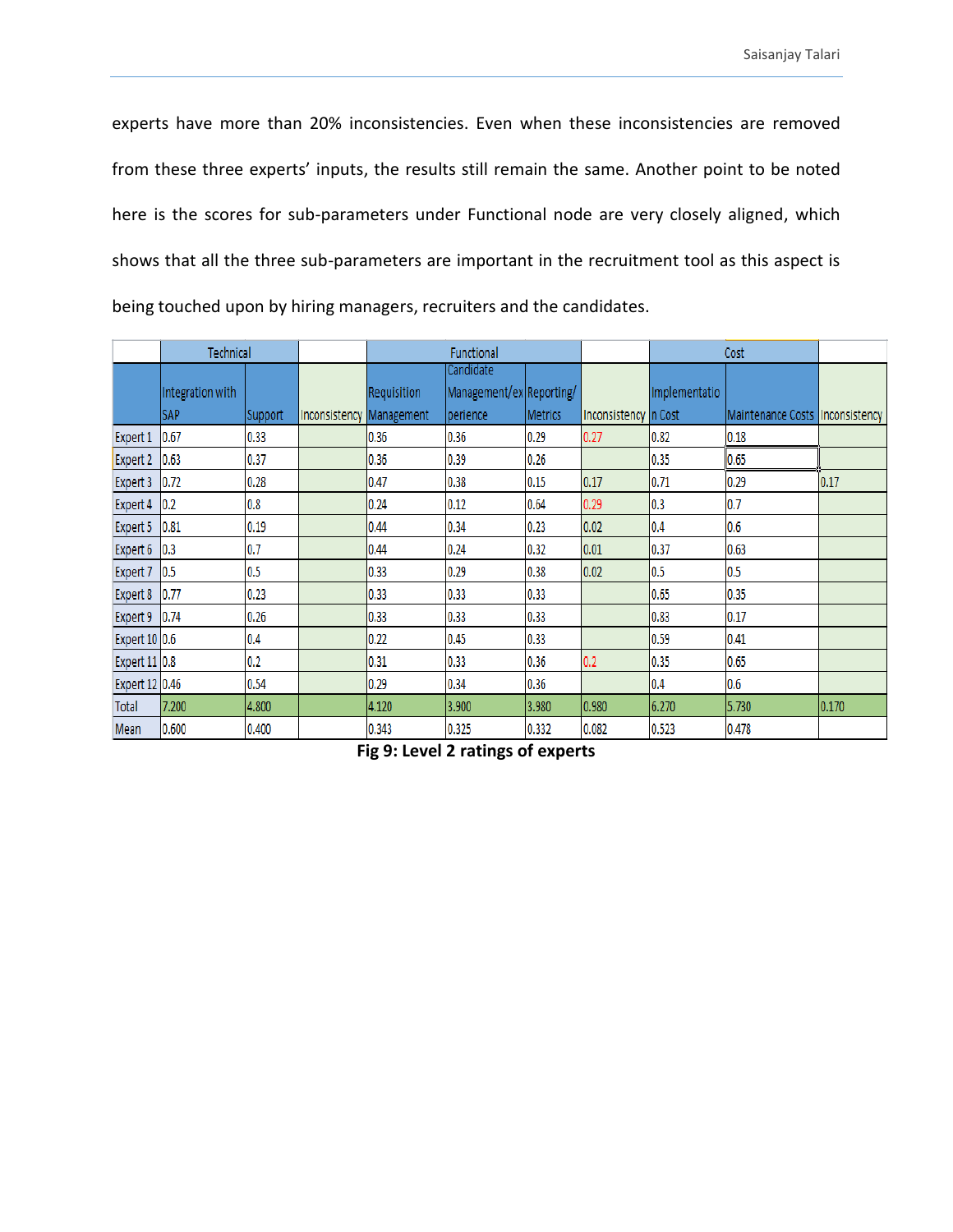|                               |         | SuccessFactors SAP e-                                  |                    |                     |
|-------------------------------|---------|--------------------------------------------------------|--------------------|---------------------|
| <b>Criteria/Solution</b>      | Workday | <b>Recruitment</b>                                     | <b>Recruitment</b> | <b>Oracle Taleo</b> |
| Integration with SAP          | 0.20    | 0.39                                                   | 0.23               | 0.19                |
| Support                       | 0.21    | 0.44                                                   | 0.17               | 0.18                |
| <b>Requisition Management</b> | 0.18    | 0.46                                                   | 0.19               | 0.17                |
| Candidate                     |         |                                                        |                    |                     |
| Management/experience         | 10.19   | 0.46                                                   | 0.17               | 0.18                |
| Reporting/Metrics             | 0.20    | 0.40                                                   | 0.18               | 0.22                |
| Implementation costs          | 0.23    | 0.41                                                   | 0.15               | 0.21                |
| <b>Maintenance Costs</b>      | 0.22    | 0.47                                                   | 0.16               | 0.16                |
| Total                         | 1.43    | 3.03                                                   | 1.25               | 1.30                |
|                               |         | Mean of each parameter with respective to the solution |                    |                     |

#### **Level 3 analysis-Sub Criteria:**

**Fig 10: Mean Values of Sub-Parameter with respective to the solution options**

In level 3 of the HDM model, SuccessFactors Recruitment is rated high overall with clear distinction. There were inconsistencies here. This might be because there are too many parameters to be compared and so it gets difficult to compare. This might be a drawback in the HDM model where the pairwise comparison becomes too cumbersome as the level increases. Apart from that, the ratings of experts on SuccessFactors recruitment solution are consistent with that of HR Users ratings as shown in the Fig 12.

By speaking to some of the experts, below [Fig 11] are the cost details of each tool per year. Even though SuccessFactors is highly priced when compared to Workday, it is worth the money considering the SAP is already in use in the system currently. Therefore it is easy to integrate and the need to talk to multiple vendors is not there. Although SAP e-Recruitment is same as SuccessFactors when compared cost wise, it comes with hardware and maintenance expense as it is an on-premise software solution.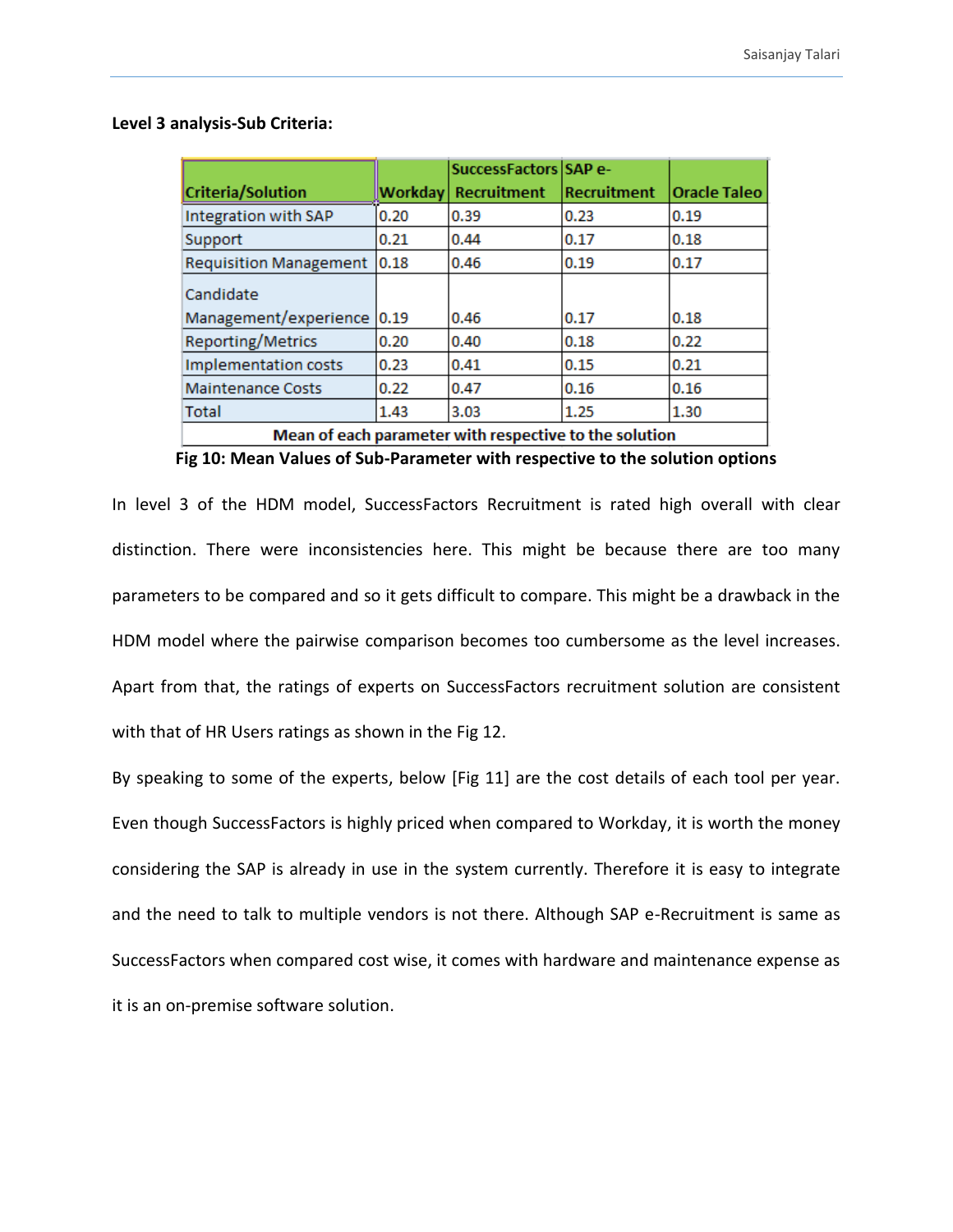| <b>Costs</b>              | <b>Oracle Taleo</b> | SAP-eRecruitment | <b>Success Factors</b> | <b>Workday</b> |
|---------------------------|---------------------|------------------|------------------------|----------------|
| Hardware                  | Not Applicable      | Applicable       | Not Applicable         | Not Applicable |
| Hosting/Maintenance Costs | \$42,948            | \$38,571         | \$38,571               | \$28,571       |

```
Fig 11: Costing of the solutions per annum
```
#### **Analysis of HR Users Feedback:**

To get the opinion of diverse group of people, feedback was sought from the HR users of these recruitment solutions. From the analysis of the feedback from the HR Users (Fig 12 and 13), it is clearly shown that SuccessFactors is the preferred solution. Workday and Taleo were also close. This is consistent with one of the experts who is a Director - Client Engagement statement that all these four recruitment tools can handle all the requirements pretty much but integration with SAP inclined the decision towards SuccessFactors recruitment. This collecting feedback from HR users and making a decision based on that is a very straight forward process. But unlike HDM model, it is not possible to do pairwise comparison there by what if analysis. But with the combination of HDM results and HR Users feedback we can confidently decide the choice, which is SuccessFactors Recruitment in this case. One interesting perspective that can be observed here is that none of the HR users rated on the cost as these things are usually handled by IT Department and top level HR people are only involved. Another point is that one of the HR users worked on three recruitment solutions and looks like he wasn't affected by Availability or Recency Bias and he rated the previous tool that he worked higher than the current one he is using. At the same time his current colleague also filled the feedback for the tools he has worked with. Interestingly for one of the tools they worked, which is the same visa-vis Oracle Taleo, one rated overall 31 score while the other one rated 50. This shows that the ratings are subjective and sometimes it is better to have qualitative responses so that we can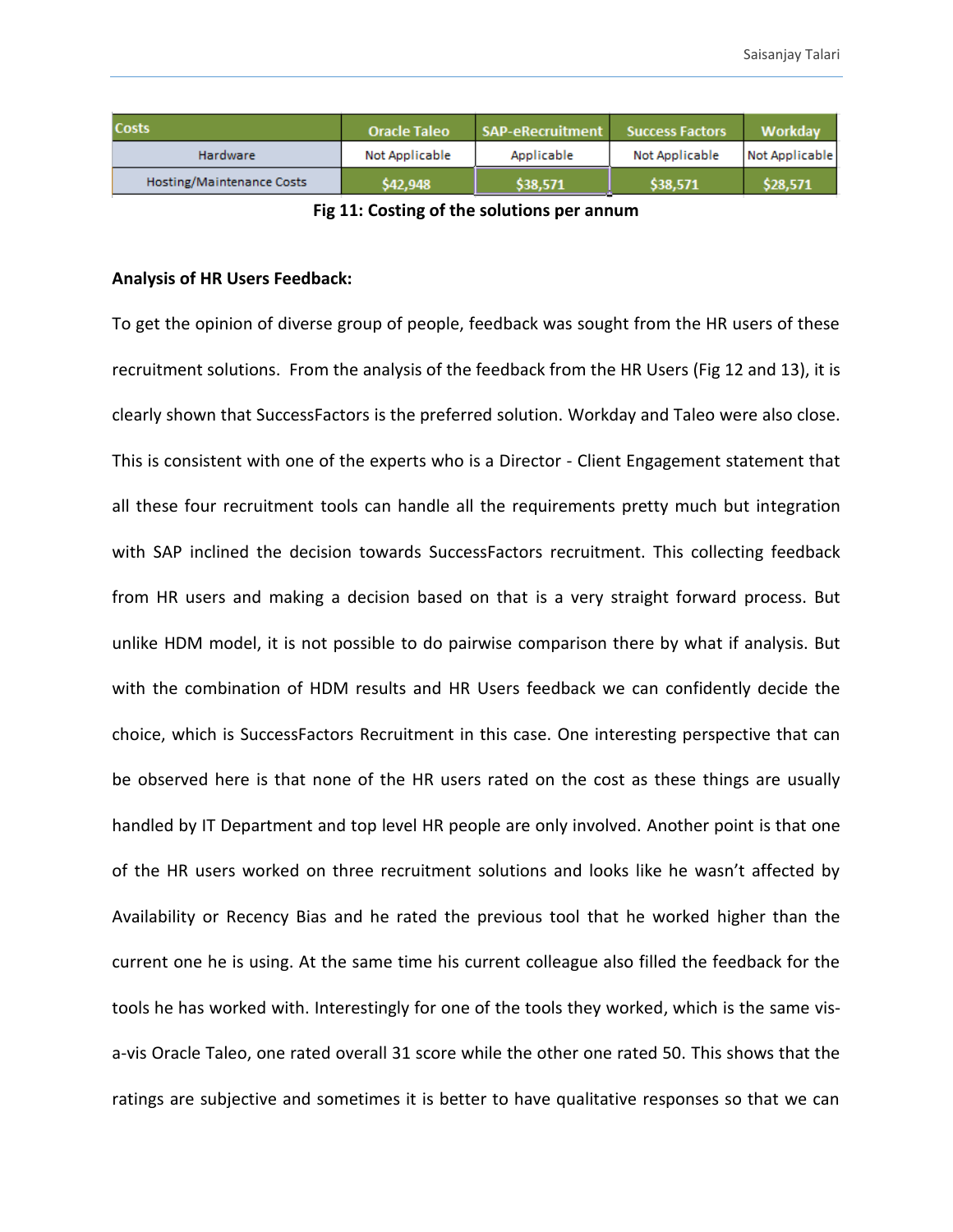understand the respondent perspective more accurately. ERP implementation is a huge investment and to get positive ROI usually takes time. As a decision maker, one should avoid Decision Myopia and try to focus on long term gains like scalability than immediate returns. Additionally, as seen from the rating of ERP Consultants, Oracle Taleo has a mean value of 0.19 [Fig 5] whereas the HR Users rated it as second best with overall score of 47.5. This could be because of the perception of ERP Consultants that it is difficult tool to set up and configure as compared to other solutions.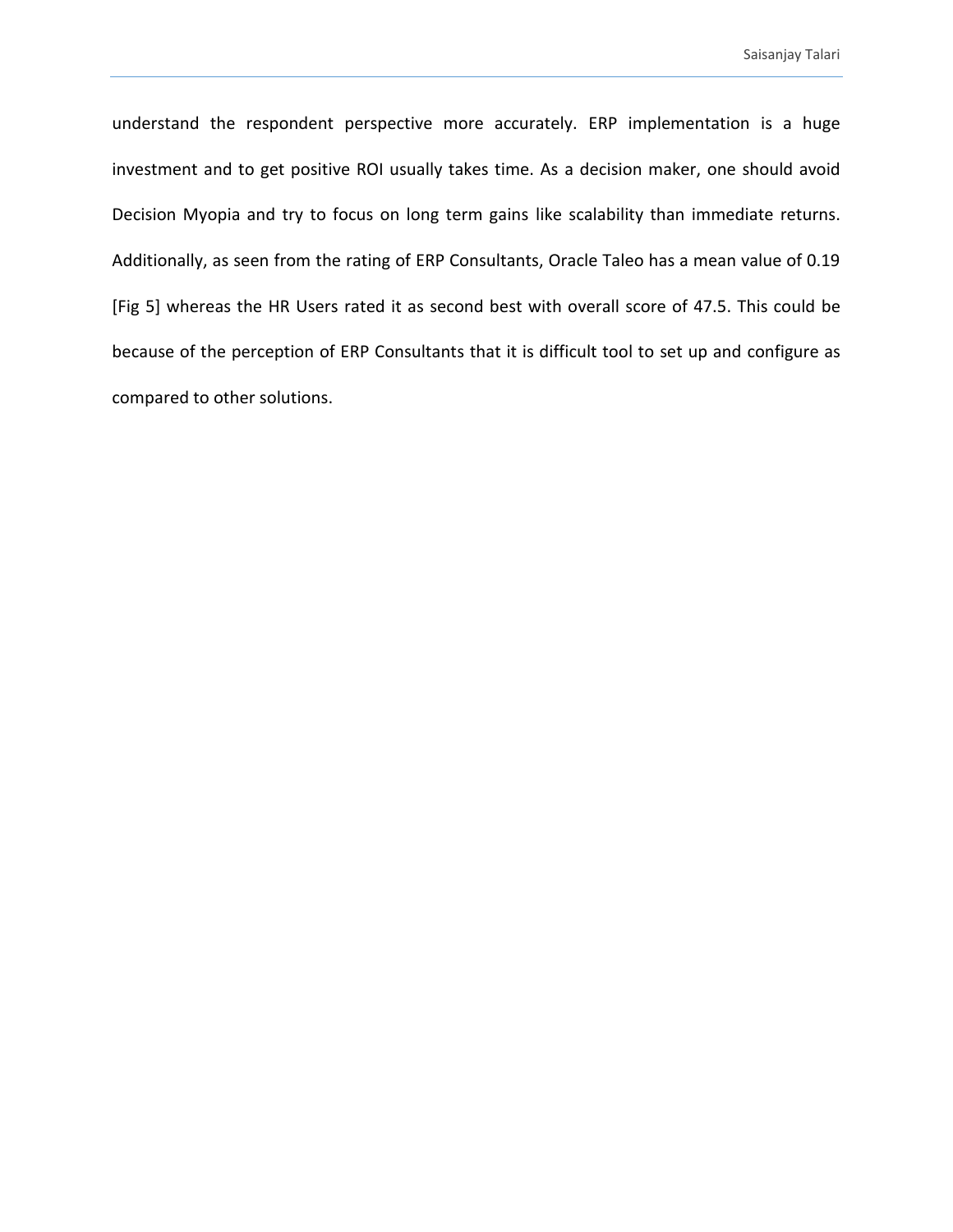|                           |                  | <b>Averaged from the HR Users'feedback</b> |                  |                  |
|---------------------------|------------------|--------------------------------------------|------------------|------------------|
|                           | Oracle           |                                            | <b>Success</b>   |                  |
| <b>Requirement Areas</b>  | <b>Taleo</b>     | <b>SAP</b>                                 | <b>Factors</b>   | Workday          |
|                           | <b>Usability</b> | <b>Usability</b>                           | <b>Usability</b> | <b>Usability</b> |
| <b>Job Requisition</b>    | 3.25             | 1.80                                       | 3.80             | 2.67             |
| <b>Inernal Referrals</b>  |                  |                                            |                  |                  |
| management                | 2.75             | 0.00                                       | 2.50             | 2.67             |
| <b>Source Candidates</b>  | 2.93             | 1.80                                       | 3.63             | 2.00             |
| <b>Screen Candidates</b>  | 2.93             | 2.50                                       | 3.63             | 3.00             |
| <b>Select Candidates</b>  | 2.93             | 2.30                                       | 3.63             | 3.33             |
| <b>Hire Candidates</b>    | 2.88             | 2.70                                       | 3.70             | 3.33             |
| <b>Onboard Candidates</b> | 2.70             | 3.00                                       | 3.47             | 3.00             |
| Reporting                 | 2.25             | 1.80                                       | 3.90             | 3.00             |
| Vendor Management         | 2.25             | 2.00                                       | 3.23             | 2.67             |
| Candidate Experience      | 3.10             | 1.40                                       | 3.23             | 2.67             |
| Reject Candidate          | 3.25             | 2.80                                       | 3.77             | 2.67             |
| General                   | 3.00             | 1.60                                       | 3.90             | 2.67             |
| <b>Talent Warehouse</b>   | 3.00             | 2.60                                       | 3.00             | 3.00             |
| Contingent                |                  |                                            |                  |                  |
| Requisitions              | 1.08             | 2.40                                       | 0.73             | 0.00             |
| <b>SAP Integration</b>    | 1.25             | 2.60                                       | 0.60             | 0.00             |
| Intergration with 3rd     |                  |                                            |                  |                  |
| party job boards          | 2.75             | 0.00                                       | 3.00             | 3.00             |
| Intergration with 3rd     |                  |                                            |                  |                  |
| party job boards          | 2.75             | 0.00                                       | 3.00             | 3.00             |
| Integration with 3rd      |                  |                                            |                  |                  |
| party background          |                  |                                            |                  |                  |
| cheking vendors           | 2.75             | 0.00                                       | 3.00             | 3.00             |
| Support                   | 2.20             | 2.40                                       | 0.67             | 1.00             |
| <b>Initial Cost</b>       | 0.00             | 0.00                                       | 0.00             | 0.00             |
| <b>Maintenance Cost</b>   | 0.00             | 0.00                                       | 0.00             | 0.00             |
| <b>Overall</b>            | 47.225           | 33.7                                       | 53.4             | 44               |

**Fig 12: HR Users ratings on the usability of Recruitment Solutions**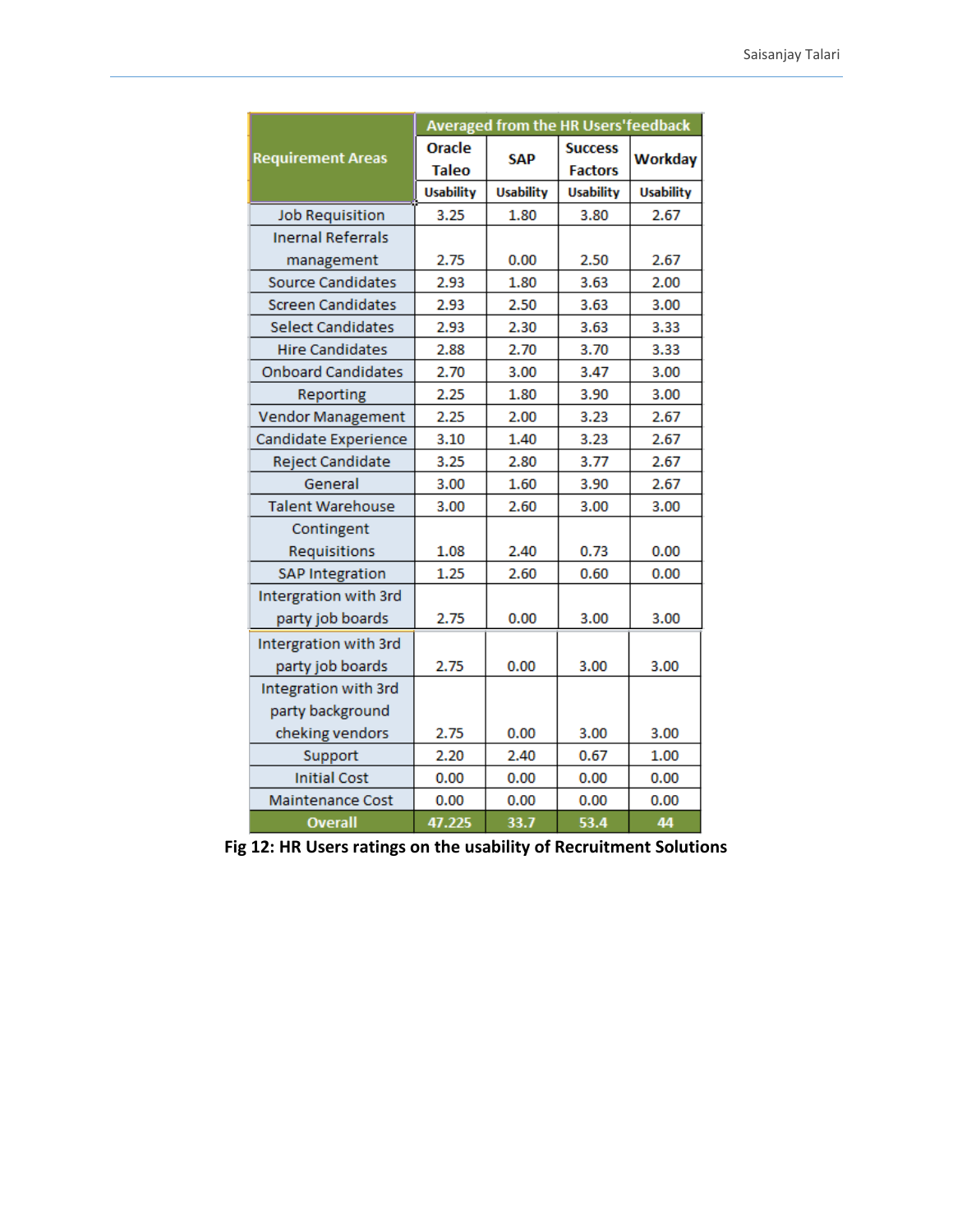

**Fig 13: Mean of the ratings of HR users**

In conclusion, based on the HDM tool analysis, HR Users feedback and Cost analysis, the recommended solution for the company is SuccessFactors Recruitment for the following reasons.

- 1) Future ease of integration with SAP
- 2) Increased financial backing of development due to ownership by SAP
- 3) User Experience combined with Requirement Fit
- 4) Road Map of Releases and scheduled functionality
- 5) Risk minimized by SAP purchase and incentive to produce results to increase Talent Platform

#### <span id="page-24-0"></span>**FUTURE RESEARCH**

Even though the results recommend SuccessFactors as the recruitment solution, a more thorough analysis could be done in terms of implementation costs and internal costs besides hidden costs which are known in details when the contract is signed [23]. So it is better to invite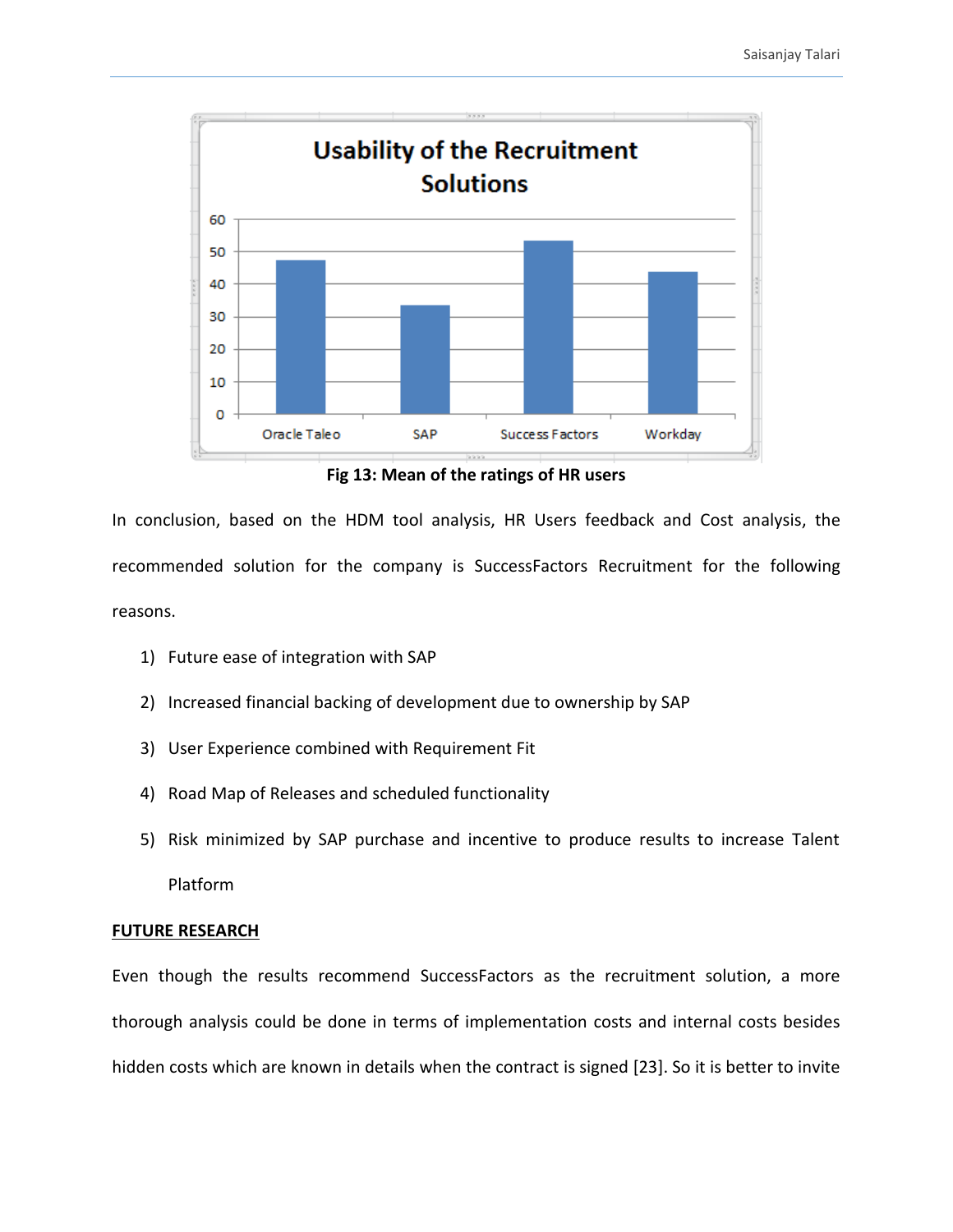tenders from the solution/service providers and then complement the results of this study with the tender process. Also demo sessions should be arranged so that HR users can experience the tool and then collect their feedback immediately so that it can be used in the decision making process. In the evaluation sheet of HR users, another tab with the details of what functional requirements they would prefer to have in a recruitment tool could be added and then these recruitment solutions also could be rated.

For companies, the implementation of the ERP tool (recruitment software in this case) is as important as the selection. Most of the companies invite tenders or RFPs for ERP solution providers or implementation partners. This can also be studied and evaluated for the efficiency of this model. Also many a time, ERP implementations get delayed or fail [24] because of Planning Fallacy. So research should be done to check how decisions are made during the implementation phase of the ERP projects. Also the HDM tool can be used to check with the HR regarding the options they prefer in a recruitment tool and those details can be included in the tender document. Another point to be noted is that inputs should be taken from the experts who are at different levels in their respective organizations as the requirements or perspectives might differ at different levels in the organization.

One of the issues faced while working on this paper is identifying the experts who have worked or have an idea on the recruitment solutions that were being evaluated in this paper. Fortunately some of the people that I worked were gracious enough to respond and help me out with the details. From HDM tool perspective there is no way we can send individual nodes to the experts and then collect the feedback and compare automatically. Another issue is when we put more nodes, it was becoming cumbersome and time consuming to do all the pairwise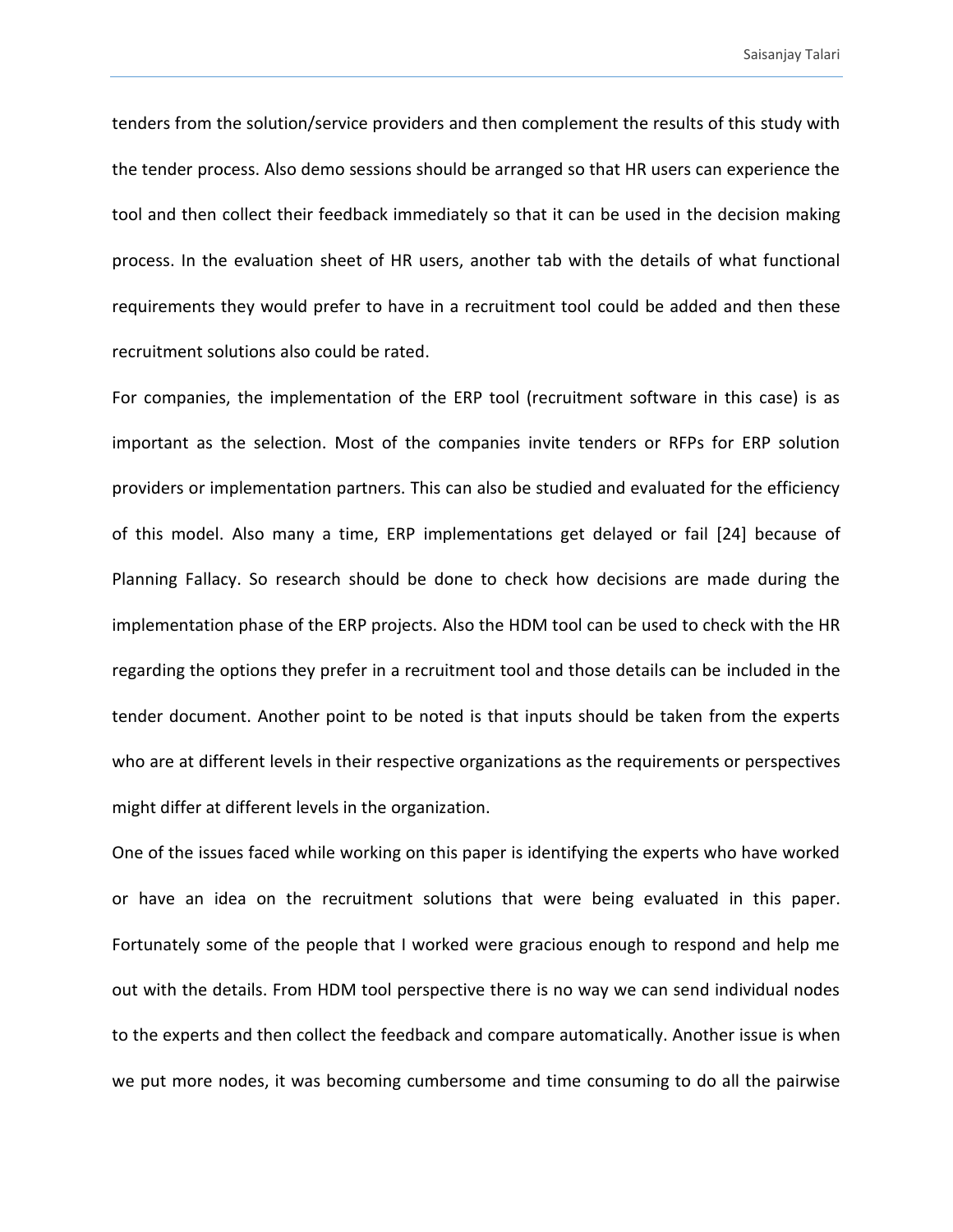comparisons. Also when deleting the individual result of an expert it would be better if the tool asks for confirmation before deleting the result. This avoids accidental deletion of results to an extent.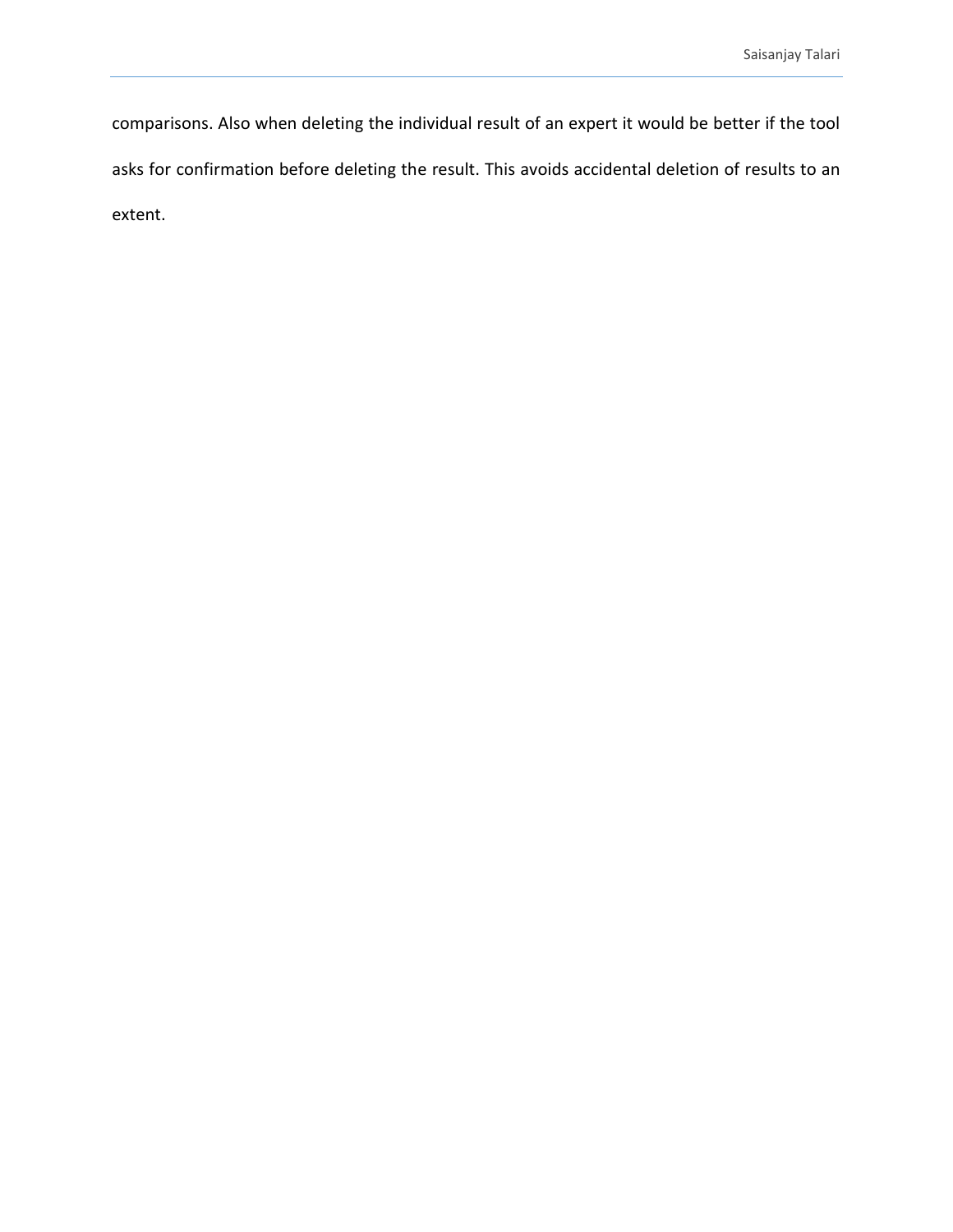#### <span id="page-27-0"></span>**REFERENCES**

- [1] https://en.wikipedia.org/wiki/SAP\_SE
- [2]<https://www.salesinsideinc.com/services-details/sap-customer-list>
- [3]: [https://news.sap.com/africa/2018/09/gartner-positions-sap-successfactors-solutions-as-a-](https://news.sap.com/africa/2018/09/gartner-positions-sap-successfactors-solutions-as-a-leader-in-the-magic-quadrant-for-talent-management-suites-for-sixth-consecutive-year/)

[leader-in-the-magic-quadrant-for-talent-management-suites-for-sixth-consecutive-year/](https://news.sap.com/africa/2018/09/gartner-positions-sap-successfactors-solutions-as-a-leader-in-the-magic-quadrant-for-talent-management-suites-for-sixth-consecutive-year/)

[4]: [https://www.datanyze.com/market-share/ats/oracle-taleo-cloud-service-vs-workday](https://www.datanyze.com/market-share/ats/oracle-taleo-cloud-service-vs-workday%20recruiting)  [recruiting](https://www.datanyze.com/market-share/ats/oracle-taleo-cloud-service-vs-workday%20recruiting)

[5] [https://en.wikipedia.org/wiki/Workday,\\_Inc.](https://en.wikipedia.org/wiki/Workday,_Inc.)

[6] Z. Ayag and R. G. Ozdemir. (2007), "*An intelligent approach to ERP software selection* 

*through fuzzy ANP*," International Journal of Production Research, Vol. 45, No. 10:2169–2194.

[7] Lecture 2 notes – Decision Trees, MCDA and AHP from Prof. Ramin Neshati.

[8] Murnighan John Keith; Mowen John C. (2002), "*The art of high stakes decision making:* 

*tough calls in a speed driven world"*, New York: Wiley. Page 132

[9] Murnighan John Keith; Mowen John C. (2002), "*The art of high stakes decision making:* 

*tough calls in a speed driven world"*, New York: Wiley. Page 169

[10] Murnighan John Keith; Mowen John C. (2002), "*The art of high stakes decision making: tough calls in a speed driven world"*, New York: Wiley. Page 50

[11] Murnighan John Keith; Mowen John C. (2002), "*The art of high stakes decision making: tough calls in a speed driven world"*, New York: Wiley. Page 186

[12] Murnighan John Keith; Mowen John C. (2002), "*The art of high stakes decision making: tough calls in a speed driven world"*, New York: Wiley. Page 184

[13] Lecture 6 notes– Intertemporal and Group Decisions notes from Prof. Ramin Neshati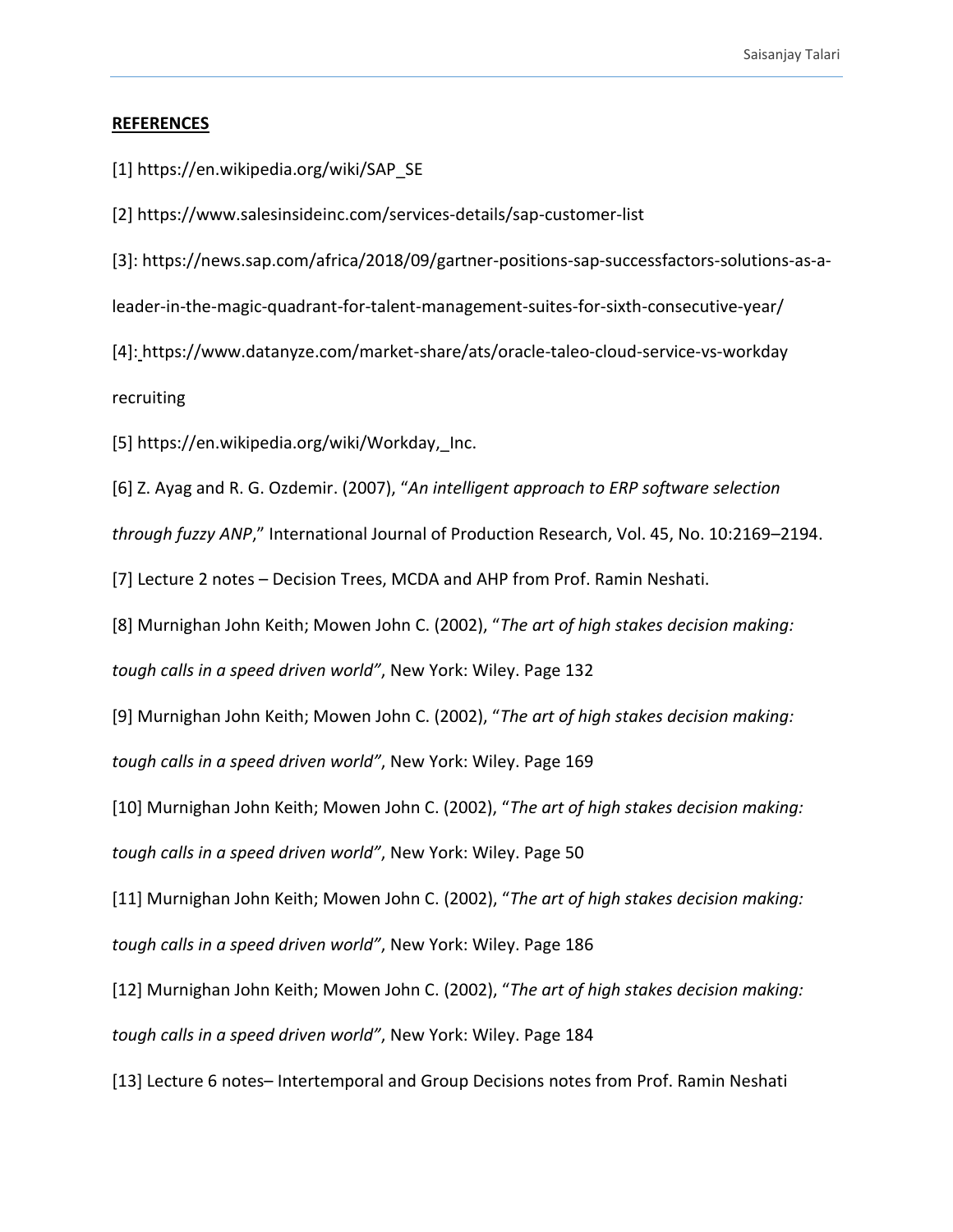[14] Lecture 4 notes– Bounded Rationality, Heuristics & Biases notes from Prof. Ramin Neshati

[15] A. Roberto Michael. (2009) *The Art of critical decision making*, Chantilly, Virginia: The

Teaching Company [Page 206]

[16] A. Roberto Michael. (2009) *The Art of critical decision making*, Chantilly, Virginia: The Teaching Company [page 206]

[17] Lecture 6 notes– Intertemporal and Group Decisions notes from Prof. Ramin Neshati

[18] A. Roberto Michael. (2009) *The Art of critical decision making*, Chantilly, Virginia: The

Teaching Company [Page 208]

[19] Kahneman Daniel. (2011) *Thinking, fast and slow*, New York: Farrar, Straus and Giroux,

Page 250

[20] A. Roberto Michael.(2009) *The Art of critical decision making*, Chantilly, Virginia: The

Teaching Company [Page 206]

[21] Lecture 2 notes – Decision Trees, MCDA and AHP from Prof. Ramin Neshati

[22] [https://en.wikipedia.org/wiki/Pareto\\_analysis](https://en.wikipedia.org/wiki/Pareto_analysis)

[23] A. Momoh, R. Roy, E. Shehab, (2010) "*Challenges in enterprise resource planning implementation: state‐of‐the‐art*", Business Process Management Journal, Vol. 16 Issue: 4,

Pages 537-565

[24] https://www.erpfocus.com/ten-erp-failure-statistics.html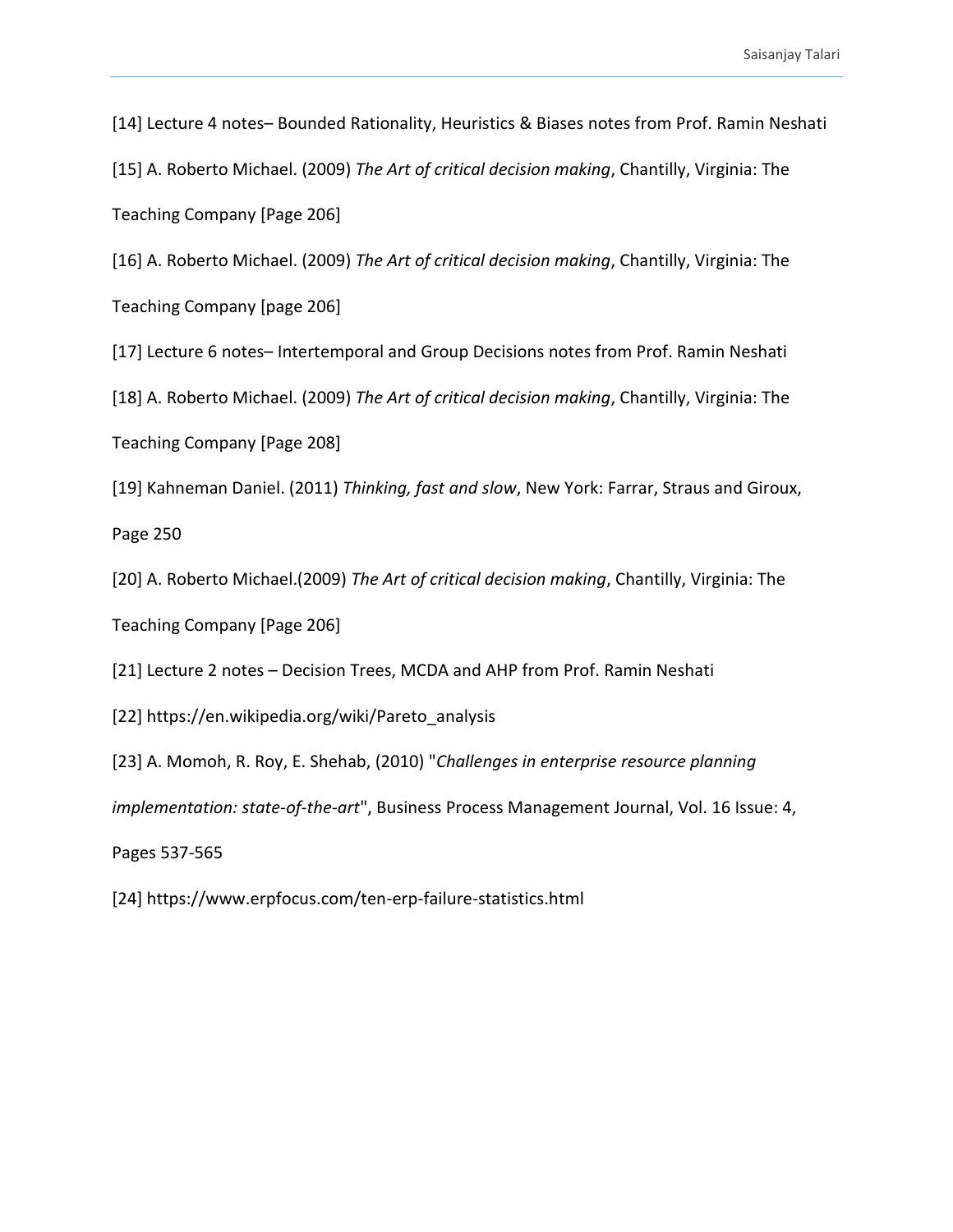#### <span id="page-29-0"></span>**APPENDICES**

#### **Appendix 1:**

**Initial Parameters considered for the evaluation of recruitment tools:**

#### **1) Technical**

- c) Integration with SAP
- d) On-premise
- e) Cloud
- f) Support
- g) Mobility

#### **2) Functional**

- d) Candidate Management
- e) Requirement management
- f) Vendor Management
- g) Reporting
- h) Usability
- **3) Cost**
	- c) Initial Cost (Implementation)
	- d) Maintenance
	- e) License cost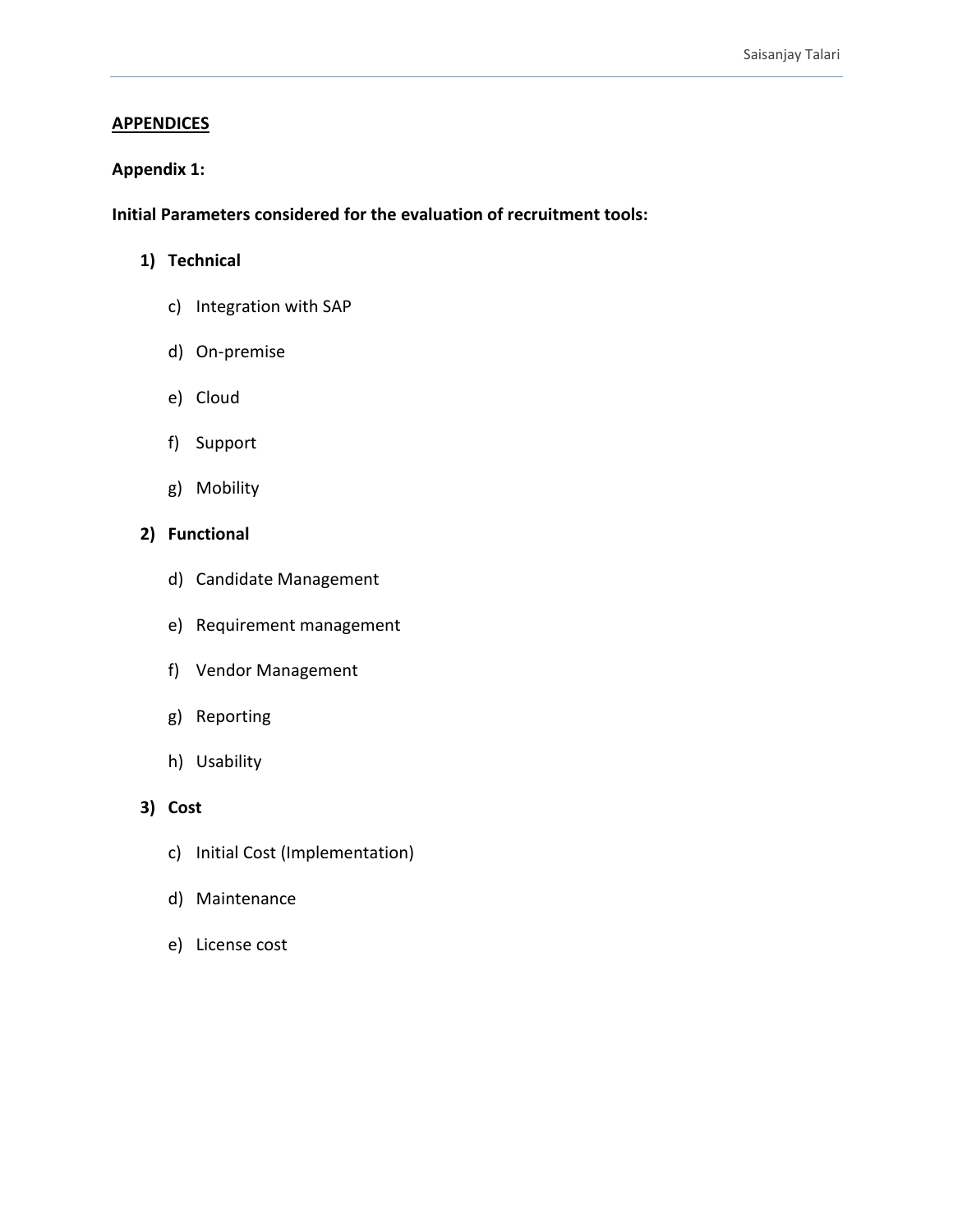## **Appendix 2:**

### **Initial Model 1:**

| <b>Recruitment Software Selection</b>                       |                                   | <b>Recruitment Software Selection</b>                 |                                                                     |
|-------------------------------------------------------------|-----------------------------------|-------------------------------------------------------|---------------------------------------------------------------------|
| <b>Primary Criteria</b><br>Technical                        |                                   | Functional                                            | Cost                                                                |
| Sub-Parameters<br><b>Cloud</b><br>On-premise<br>Integration | <b>Mobility</b><br><b>Support</b> | Candidate Man. Requirement n. Vendorenanage Reporting | <b>Usability</b><br><b>License Co</b><br>Implementation Maintenance |
| <b>Solution Provider</b><br>SAP/e-Recruitment               | SucessFactors recruitment         | Oracle - Taleo                                        | <b>iCIMS</b><br>Avature                                             |

## **Validated Model after consulting the expert:**

| Decision Making on HR e-Recruitment Solution              | <b>Recruitment Solution Selection</b>                                               |                                                       |
|-----------------------------------------------------------|-------------------------------------------------------------------------------------|-------------------------------------------------------|
| High level Parameters on which the solutions are compared |                                                                                     |                                                       |
| <b>Technical</b>                                          | <b>Functional</b>                                                                   | Cost                                                  |
|                                                           |                                                                                     |                                                       |
| Sub-parameters on which the solutions are compared        |                                                                                     |                                                       |
| <b>Integration with SAP</b><br>Support                    | <b>Requisition Management</b><br><b>Candidate Management/expe Reporting/Metrics</b> | <b>Maintenance Cos</b><br><b>Implementation costs</b> |
| e-Recruitment Solutions                                   |                                                                                     |                                                       |
| SAP/e-Recruitment                                         | <b>SuccessFactors Recruitment</b>                                                   | Oracle Taleo<br>Workday                               |
|                                                           |                                                                                     |                                                       |